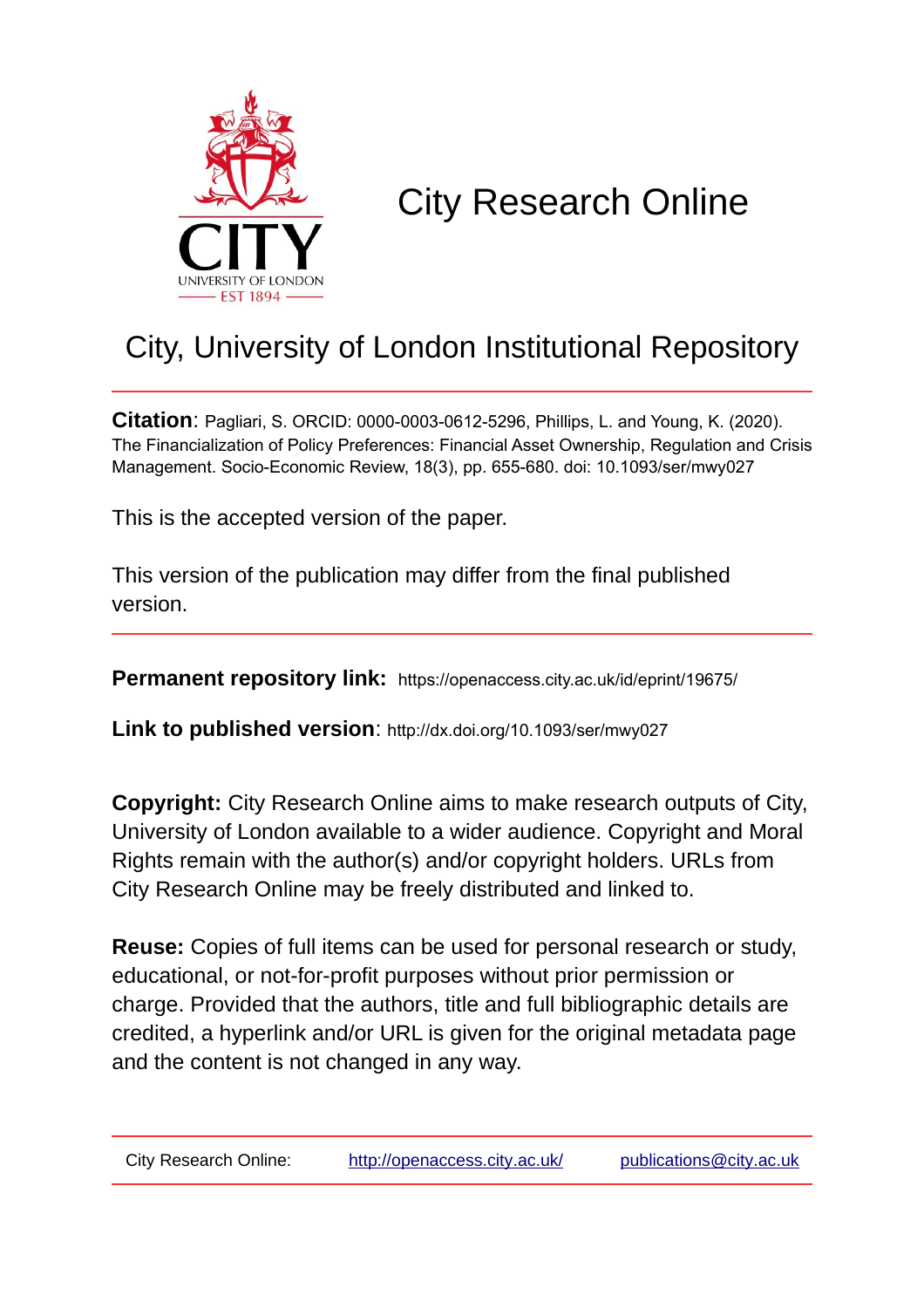## **The Financialization of Policy Preferences: Financial Asset Ownership, Regulation and Crisis Management**

Stefano Pagliari (City, University of London) Stefano.Pagliari.1@city.ac.uk

Lauren M. Phillips (International Fund for Agricultural Development) l.phillips@ifad.org

> Kevin L Young (University of Massachusetts Amherst) keviny@umass.edu

Accepted for publication in *Socio-Economic Review* - 8 May 2018

#### **Abstract**

Political economists have often drawn a hard line between the interests of owners of capital and the interests of labor. Yet over the past 30 years in Anglo-Saxon countries in particular, workers have become increasingly invested in capital markets activity through the privatization of pension systems and other incentives for market-based savings. In this paper we investigate whether this "financialization of everyday life" has generated a convergence of policy preferences whereby individuals support policies traditionally associated with the financial sector. Using three separate datasets on the US population, we find evidence that financial asset ownership is associated with lower support for more stringent financial regulatory policy, and higher support for financial sector bailouts. Such effects on individual preferences are modest on average, but persist even when controlling for indicators of social class and a range of other conditions, circumstances and time periods.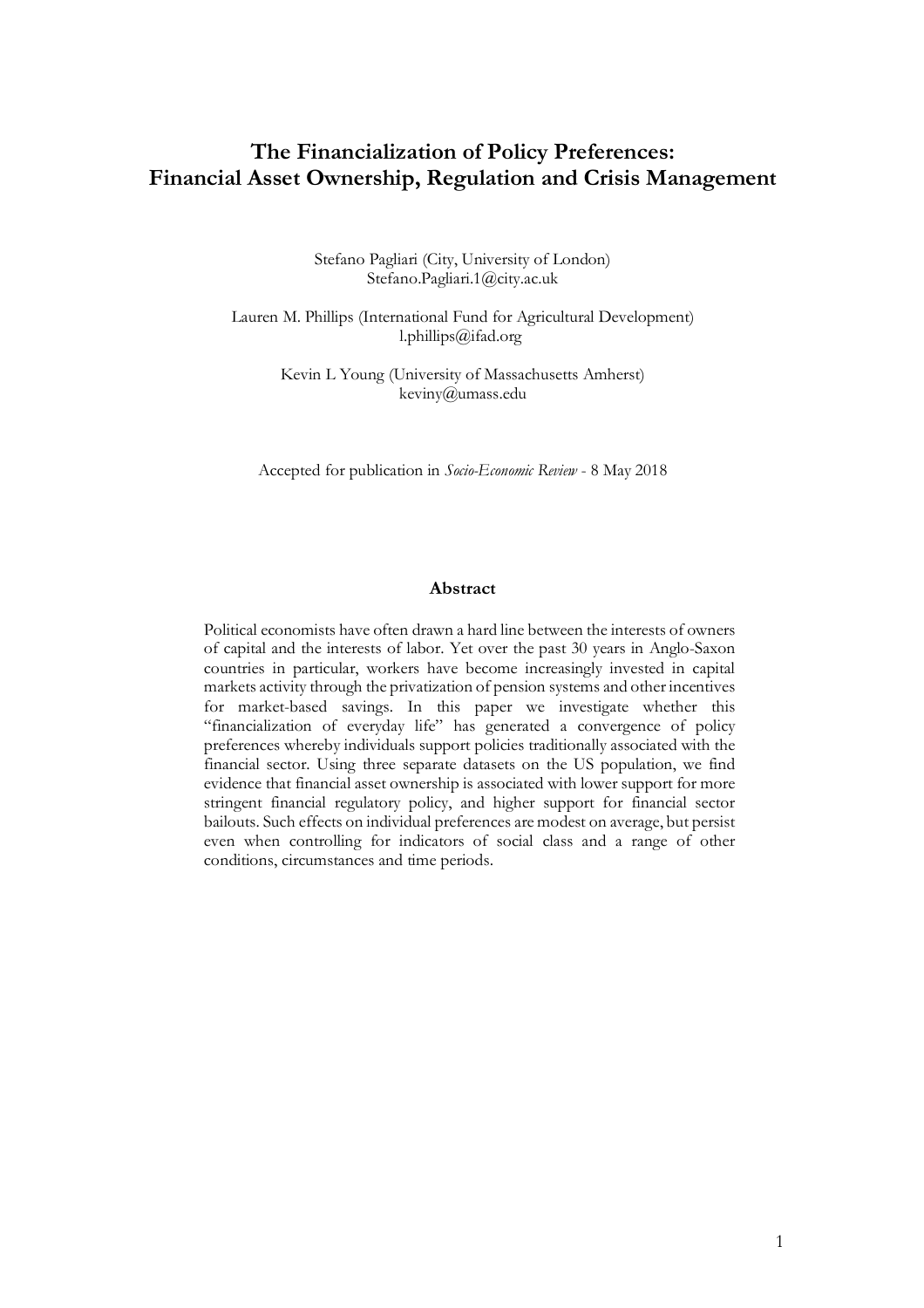#### **1. Introduction**

In September 2008, following the decision to let the bank Lehman Brothers collapse and faced with a major threat to the US financial system, the US Congress voted on a bill proposed by US Treasury Secretary Hank Paulson, the Trouble Relief Asset Program (TARP), which would help to bailout Wall Street banks. The response to the bill, which was woefully underspecified, was negative, both from the media and the legislators. The media discussed the bill in terms related to the differentiation between "Main Street" and "Wall Street," with the conception that it was against the interests of the people (Main Street) to bail out financial firms (Wall Street) using public funds. The Congress, creating, listening to and repeating this discourse, proceeded to vote the bill down. The following day, the Dow Jones industrial average lost 774 points (7% of its value), the worst point decline in US history (Hulse & Herszenhorn, 2008).

What is surprising about this story is not the stock market reaction to the lack of support for the TARP, but rather what happened next. Overwhelmed by emails from constituents about the costs of the failed bailout vote, and shown polling evidence that people generally disagreed with the negative framing that had proceeded the vote, the Congress made a dramatic *volta face*: just under one week later, they voted in favor of a much longer TARP bill designed to do the exact same thing: rescue the financial industry at public expense.

This anecdote encapsulates the dynamic that this paper is investigating: to what extent do individuals have interests which are antithetical to the interests of finance – as the Main Street vs. Wall Street framing would have it? Or to what extent do individuals see their interests more closely aligned to those of financial capital? In theoretical terms, we are interested in determining whether traditional approaches viewing preferences of individuals and households as in conflict with those of the financial industry have been called into question by the fact that these have become increasingly "financialized".

The literature on so-called "financialization" has highlighted the growing importance of financial assets in people's personal wealth (and in their estimations of their own well-being), as a result of the privatization of pension in favor of stock market based 401Ks, and the growing popularity of investing in securitized instruments. While this literature has detailed the implications of the greater exposure of households to the financial markets over their economic welfare and security, the policy implications of this trend are still not well understood. This paper aims to make a contribution towards filling this gap by exploring empirically to what extent the greater holding of financial securities has shaped the preferences of individuals towards different financial policies.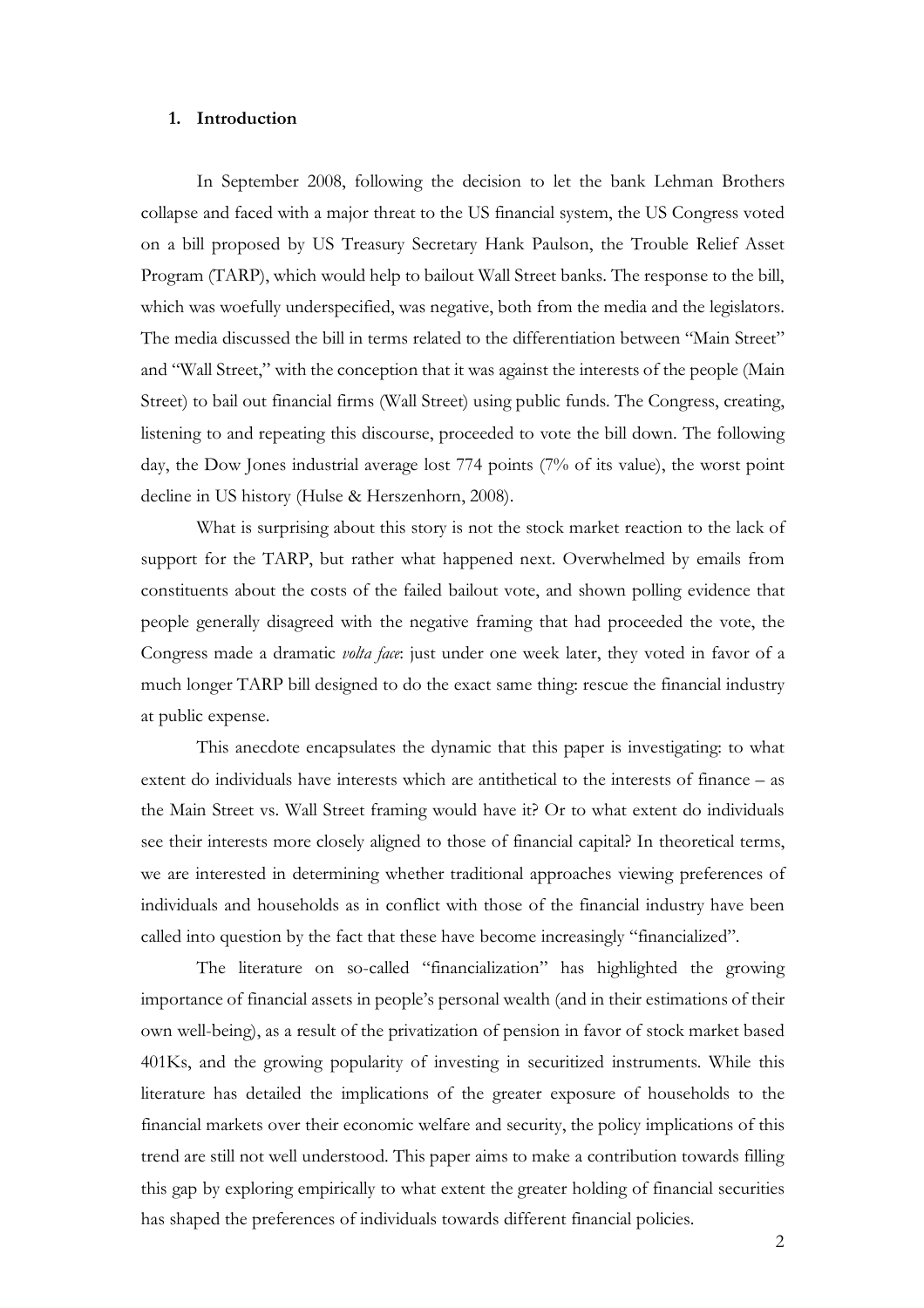The paper is structured as follows. First, we review the literature on "financialization" of the economy, with a particular emphasis on those developments that occurred at the level of households and individuals. Second, building upon the literature on class-based cleavages in economic policy preferences, we theorize that individual interests may have converged with those of the financial industry on issues specifically related to finance, thus challenging the notion that "Main Street" and "Wall Street" hold competing positions over many economic issues. Third, we test this hypothesis in a series of statistical tests designed to see whether the preferences of individuals in the US who are more exposed to finance (through their own personal financial investments) show greater support for positions traditionally associated with the interests of financial capital in the case of policies targeting the financial industry (specifically banking regulation and bank bailouts). We use data from large representative surveys of the US public, including a novel component that tracked the same individuals from 2010 to 2014, as well as a large dataset on predicted financial consumer behavior. After controlling for a host of other relevant factors, our results show consistent support for the notion that individual financial asset ownership is associated with positions on financial policy that are commensurate with the interest of finance capital, and provides additional explanatory power above and beyond those predicted by other factors. Those who own financial assets support financial regulatory reform initiatives less than those who do not report financial asset ownership, whether it is for the Dodd-Frank package of reforms in 2010, or the notion 'more strict financial regulation' years later, and the opposite is true for reforms designed to redistribute assets to the financial sector, such as the TARP taxpayer-funded bailout of US banks. While our analysis provides some support to those studies that the process of financialization is increasing the support for pro-finance positions, we find that this impact is uneven among socio-economic groups and mostly concentrated upon mostly higherincome individuals.

We structure the paper as follows. After having reviewed the literature on the financialization (Section 2), we outline our hypotheses on how this may shape individual attitudes over financial policies (Section 3). In what follows we test these hypotheses by analyzing the result of a large survey on the US population in 2010 (Section 4), examine market-based predictors of financial asset ownership (Section 5) and then extend our analysis by tracking the individuals from 2010 to 2014 (Section 6). In the final part we examine the interaction between financial asset ownership and economic income (Section 7).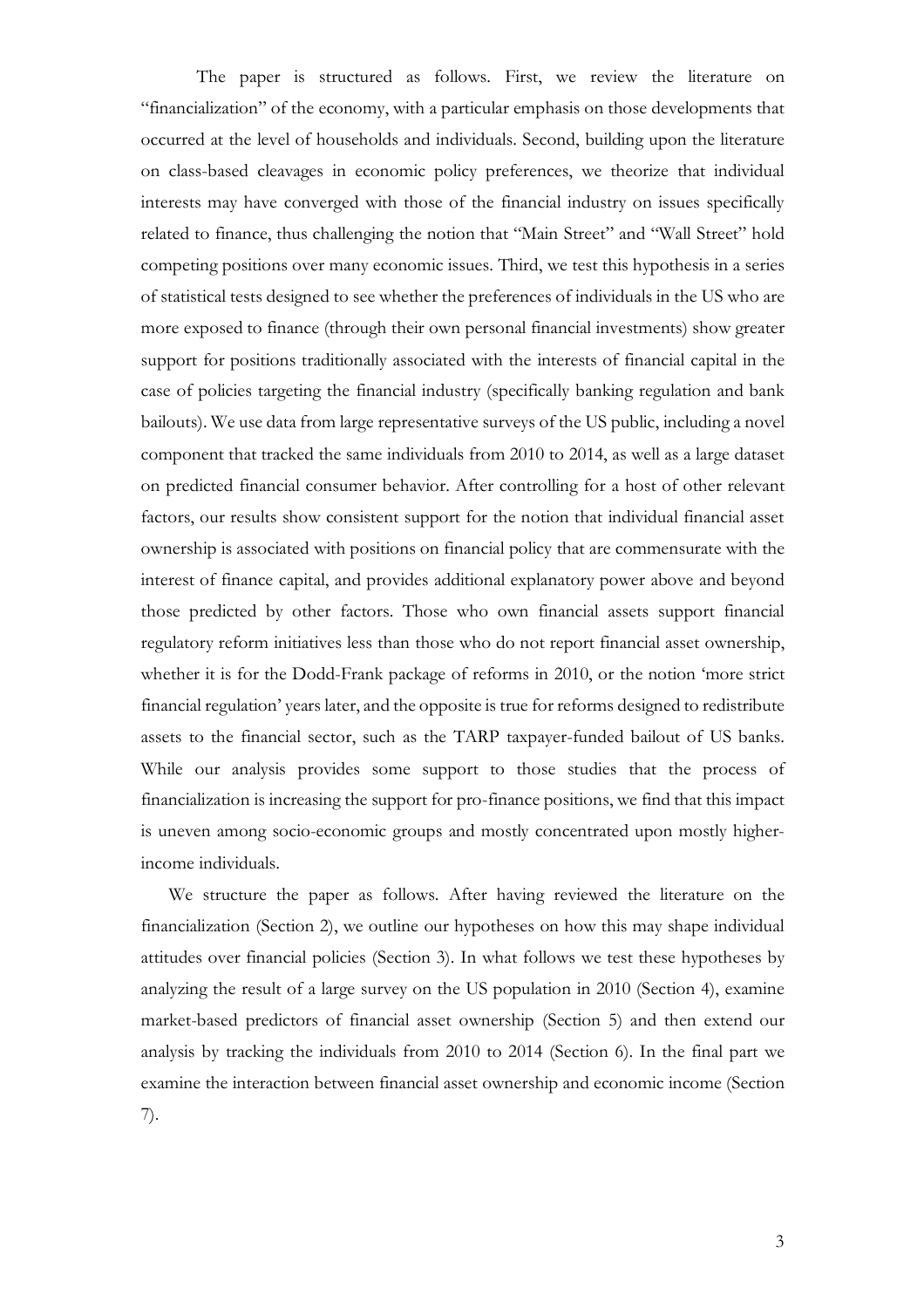#### **2. Households in an age of "financialization"**

'Financialization' is the term that has gained popularity among authors across different social sciences such as economics, political economy, economic sociology, and economic geography "to make empirical and theoretical sense of the tempestuous rise of finance in contemporary capitalism" (Engelen, 2008, p. 111). Scholars have identified a variety of trends that points towards "the increasing role of financial motives, financial markets, financial actors and financial institutions in the operation of the domestic and international economies" (Epstein, 2005, p. 3).

While the literature on financialization has initially focused on the growing importance of the financial industry in the overall economy (Epstein & Power, 2002; Krippner, 2005; for a critical view on measuring financialization, see Christophers, 2011) and on the impact over corporate actors (Krippner, 2005; Lazonick & O'Sullivan, 2000), in recent years numerous scholars have explored what some have called the 'financialization of everyday life" (Langley, 2008b; Martin, 2002). In particular, different scholars have argued that in recent years also households and individuals have become more deeply integrated into financial markets (Fraser, 2005; Harrington, 2008; Montgomerie, 2009).

The literature details how a series of financial innovations made in recent decades have facilitated an increase in the level of household debt in different countries in the form of mortgages, home loans, student loans, and credit card debt (Wolff, 2010), as well as serving to link more closely everyday borrowing by individuals and households with global capital markets (Aalbers, 2008; Erturk, Froud, Johal, Leaver, & Williams, 2007; Langley, 2008a; Montgomerie, 2009).

Households have become increasingly exposed to capital markets not only as borrowers, but also as investors. While in the past the investment patterns of most households and individuals had been limited to what Langley describes as the "thrifty saving practices of making deposits in commercial bank accounts and purchasing government bonds" (Langley, 2007, p. 69), a series of transformations have increased the extent to which individuals and households come to rely on tradable financial securities to secure their future position. These include changes in government policies such as tax breaks for investment into mutual funds; technological developments such as the creation of internet trading platforms (Langley, 2007); the growth in the attention towards financial investments in the popular media and in newspapers directed to a mainstream audience (Aitken, 2005; Clark, Thrift, & Tickell, 2004; Harmes, 2001); programs to foster early financial literacy (Clark et al., 2004; Erturk et al., 2007; Harmes, 2001), the more widespread use of stock options (Gourevitch & Shinn, 2006, p. 211); and, most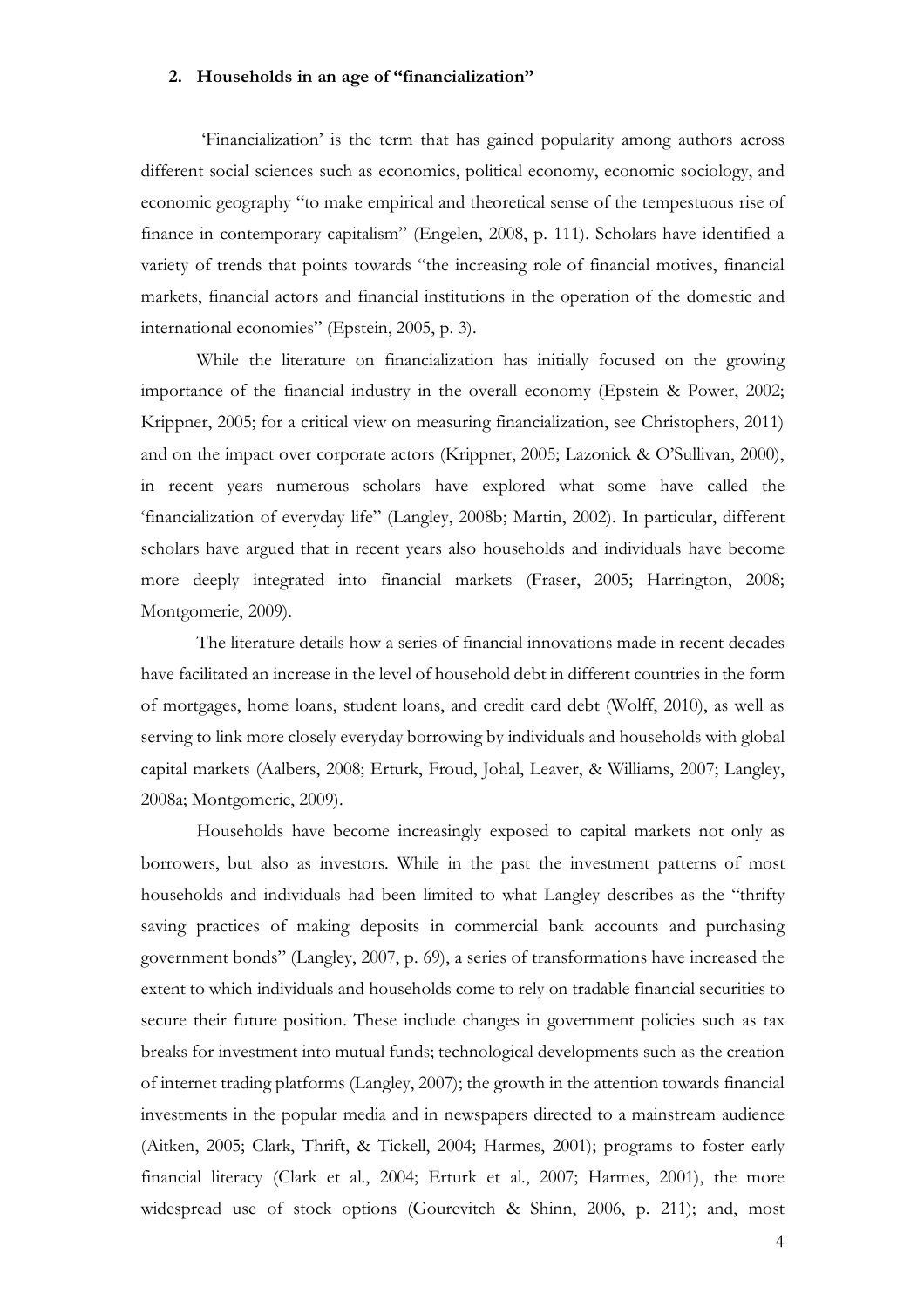importantly, the changes in retirement systems whereby individuals are increasingly called upon to manage the financial risk for their retirement and to seek an adequate "return on investment" from their pension contributions (Brooks, 2007; Erturk et al., 2007; Naczyk & Palier, 2013).

These developments have significantly expanded the participation of individuals in the stock market. While ownership of financial stocks remains most prevalent among individuals in the upper part of the income distribution, it would be inaccurate to depict this as a niche phenomenon. For instance, while at the time of the stock market crash of 1929 only 3% of US households owned financial stocks, this figure had increased to 25% by 1987, and doubled during the boom of the 1990s (Harmes, 2001). By the early 2000s, one half of US households owned stock market equities either directly or indirectly through mutual funds or pension funds (Fligstein & Goldstein, 2015; Harrington, 2008; Richardson, 2010). Existing research on US households has found that holding financial assets in mutual funds and investment accounts has increased since the 1990s equally across income levels (Fligstein & Goldstein, 2015), as well as across men and women, with the latter making up fifty percent of investors by the end of the 1990s (Harrington, 2008).

What are the implications of these transformations that have increased the extent to which households and individuals engage directly with financial markets? A number of empirical studies have demonstrated that the greater prominence of finance in the economy has had an impact on issues as diverse as the general macroeconomic performance of the economy, income inequality, the behavior of companies and workplace organization, as well as the wealth and security of individuals (Callaghan, 2015; Epstein & Jayadev, 2005; Lin & Tomaskovic-Devey, 2013). But recent interventions in this literature have also started to acknowledge how the consequences of financialization reach beyond the economic sphere but also involve a shift in attitudes (Callaghan, 2015, p. 332). For instance, the increasing centrality of finance in the life of individuals and households has been linked to the emergence of neo-liberal policies (Langley, 2008b) and the resilience of these policies in the aftermath of the financial crisis (Langley, 2014).

However, the mechanisms through which widespread ownership of financial assets shapes the political contest over economic policies are often assumed rather than explored empirically. As Krippner argues, "enthusiasm for the concept of financialization has run far ahead of serious attempts to establish evidence for this phenomenon" (Krippner, 2011, p. 23). In order to further our understanding of the political consequences of the financialization of everyday life, the next section develops a series of testable hypotheses on how this process could shape individual preferences over financial policies.

#### **3. Financialization and Preferences over Financial Policy**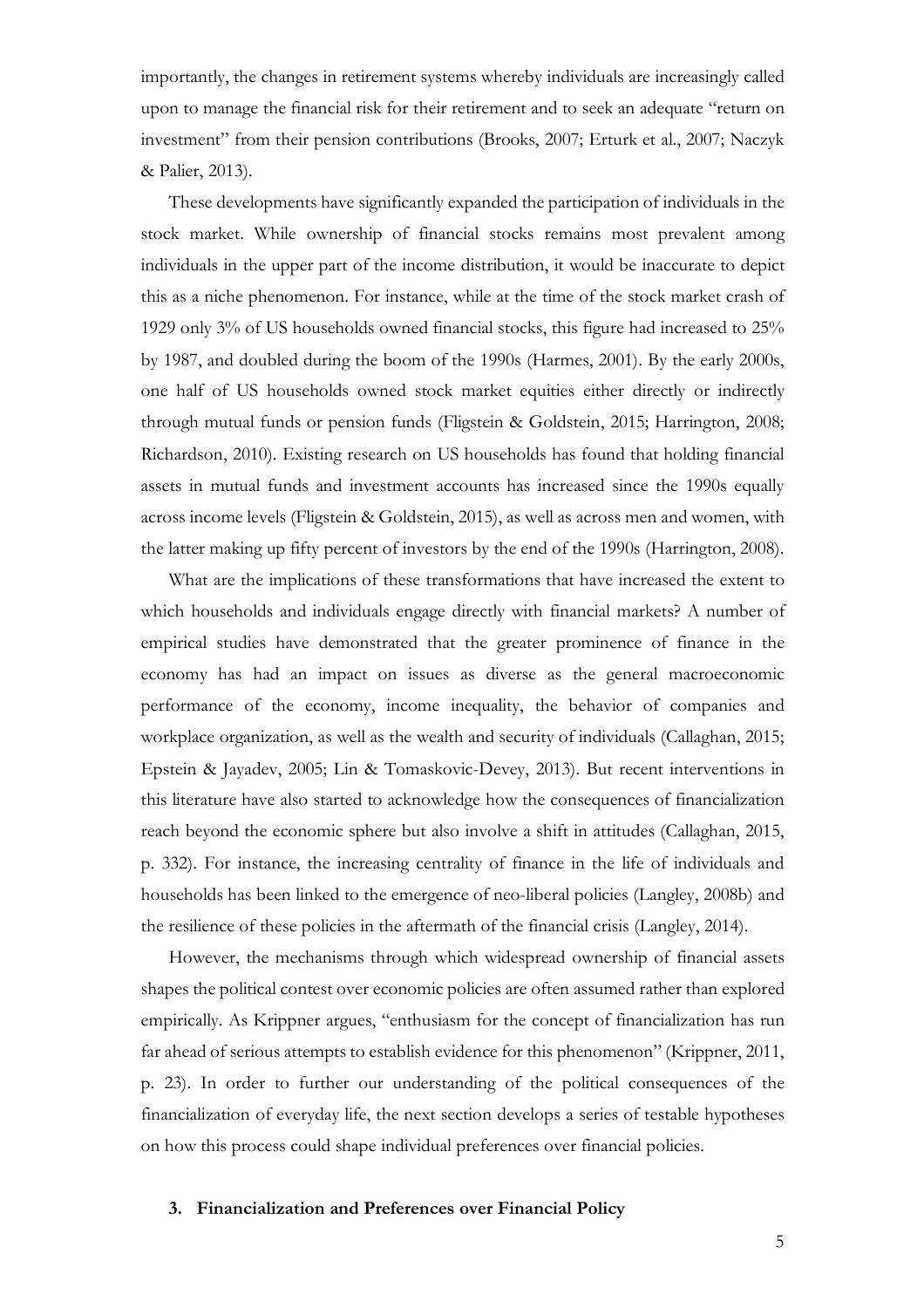How has the rise of finance shaped individual preferences over economic policies? A number of studies have presented the greater role of finance in the economy as further exacerbating the traditional class-based conflict over economic policies by triggering a significant redistribution of wealth away from workers outside the financial industry towards the financial industry (Fligstein & Shin, 2007; Philippon & Reshef, 2012; Tomaskovic-Devey & Lin, 2011; Witko, 2016). In particular, financialization has been linked to negative outcomes for workers in terms of remunerative conditions, job security, and training (Black, Gospel, & Pendleton, 2007; Darcillon, 2015; Lazonick & O'Sullivan, 2000), as greater concern for maximizing shareholder value has led corporate managers to reduce labour costs in order to increase the return on equity (Lazonick & O'Sullivan, 2000, p. 18). From the perspective of its impact over the conditions of individuals as workers, the process of financialization can be understood as further widening the gap between Main Street and Wall Street in terms of economic policy preferences, and in particular policies influencing the role of finance in the economy.

Individuals' position in the labour market is, however, not the only economic factor influencing the preferences of individuals over economic policies. For instance, Ansell claims that there has been a shift from a model where the preferences of individuals are shaped by their labor market status (income, occupational class, or risk of unemployment) towards an "Asset Dominance" model where "macroeconomic policies (or shocks) have their greatest impact on the price level and volatility of assets like equities and housing - in other words not on citizens' income but on their wealth" (Ansell, 2012, p. 533, see also 2014; Scheve & Slaughter, 1999). While Ansell focuses on the ownership of assets in the form of housing, we ask to what extent can the ownership of financial assets - in particular stocks, mutual funds and individual retirement accounts of all kinds be understood as shaping the individual preferences over economic policies?

It can be argued that as individuals gain a stake in financial markets through their pension funds or direct investments, their preferences over economic policies come to be influenced not only by their labor market position but also by the impact that these may have the safety and return of their financial assets (Cioffi & Höpner, 2006; Perotti & von Thadden, 2006). As a result, the ownership of financial assets may increase the likelihood that individuals will develop policy preferences that are aligned with those associated with finance capital.

Moreover, scholars have theorized how the impact of financialization is not limited to the material economic position of individuals. Fligstein and Goldstein have argued that the process of financialization has been associated with the emergence of a "finance culture" that is leading households to "embrace a more proactive and entrepreneurial management of their finances in order to capitalize on the opportunities these products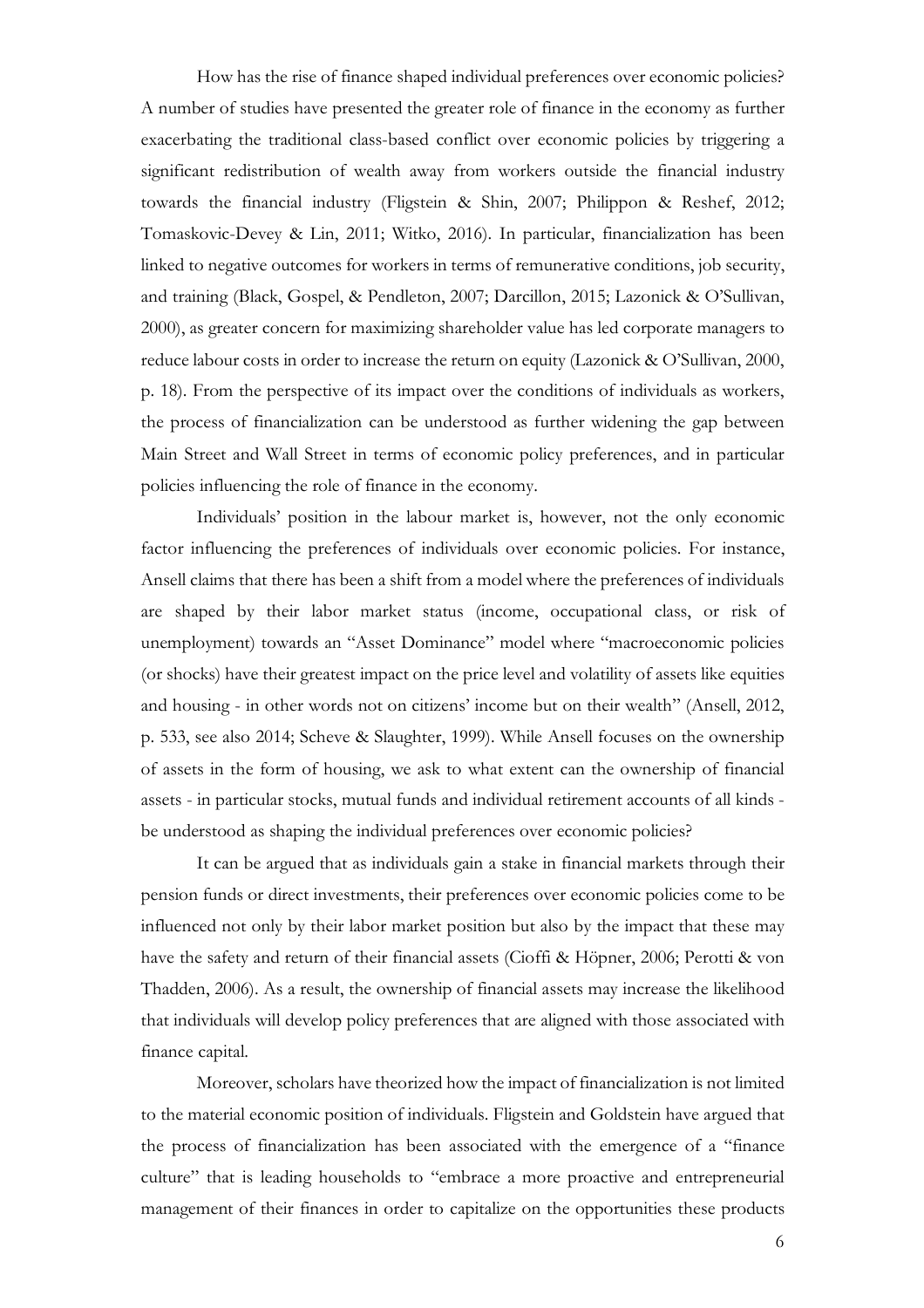present", including increasing their tolerance for financial risk (Fligstein & Goldstein, 2015, p. 3). In a similar way, Langley has argued that the process of financialization entails a transformation in the perception and attitude of individuals towards financial risk and the "summoning up of the investor subjects" (Langley, 2006, p. 929). Thus, financialization could be understood as turning individuals into active "investor subjects" embracing financial risk-taking, thus aligning their preferences more directly with those of the financial industry.

While the literature has theorized how the process of financialization may reshape preferences over economic policies and promote an alignment with the preferences of finance capital, this claim has only rarely been subject to empirical scrutiny.<sup>1</sup> We chose to analyze this in the context of two sets of policies that have frequently been presented as pitting the interests of Wall Street against that of Main Street: 1) the bailouts of financial firms and 2) the regulation of financial firms.

Bailouts of financial institutions are often presented as a form of policy intervention transferring wealth to financial firms from the general public, with workers from outside of the financial industry being forced to absorb the costs created by the mismanagement of financial firms. While individual workers in the same industry as the one being bailed out will have an incentive to support its bailout in order to ensure the security of their income, workers in other sectors who expect to pay the most for bailouts as taxpayers will be the least supportive (Smith, 2013). Given the significant costs (at least in the short term) and large risks that governments and ultimately taxpayers may incur to bailout financial institutions, we can expect individuals whose primary job is outside the financial industry to be mostly opposed to the bailouts of financial institutions, although this opposition is less clear in the case a bailout if presented as necessary to prevent economic disruption and widespread job losses (Berger & Roman, 2015). Given the impact that the failure of a highly interconnected financial institution may have in generating volatility in the stock market and depressing the value of securities, individuals who are also owners of financial assets – regardless of their class and income level - could be expected to be more supportive of a government bailout than the average citizen as this policy intervention would help in forestalling the negative impact that financial instability would have over their financial security.

The impact of the ownership of financial assets over preferences towards the bailout of financial institutions can be formalized in the following hypothesis:

<sup>1</sup> For instance, some work has explored how stock ownership has shaped individual preferences related to policies such as tax cuts and privatization of social security (Cotton Nessler & Davis, 2012), corporate governance reforms (Gourevitch & Shinn, 2006), or more broadly the role of the state in the economy (Richardson, 2010). Within this literature.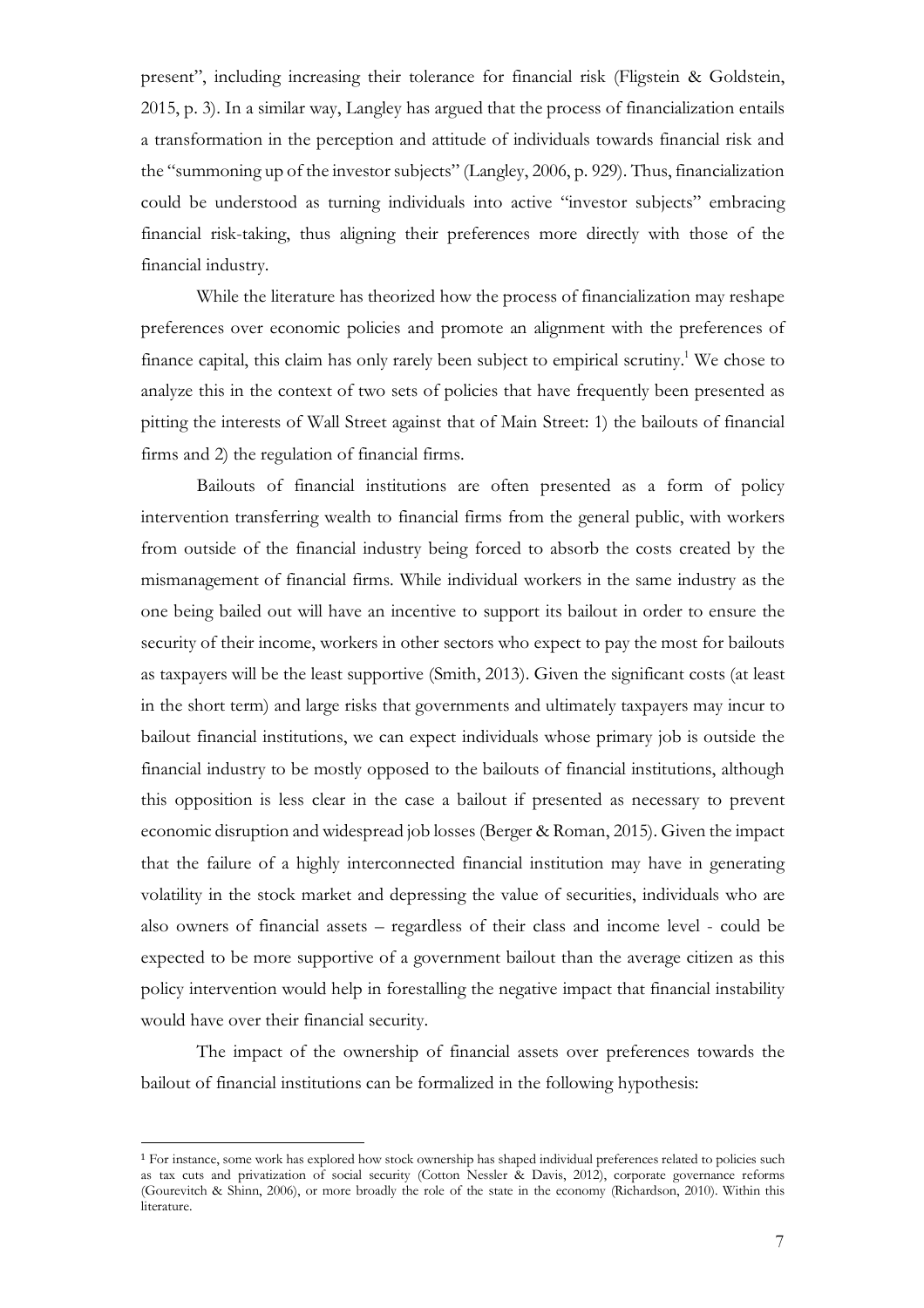*Hypothesis 1*: We expect that the support for the bailout of financial institutions will be higher among those individuals with investments in tradable financial assets, all else being equal.

Financial regulatory policies are another area where the interests of individuals and households are often presented as in opposition with those of finance capital. While financial institutions are frequently mobilizing in favour of loosening regulatory requirements in order to increase their ability to generate profits, individuals outside of the financial industry are often described as bearing the costs of inadequate regulatory policies that fail to deliver financial stability. Given the significant costs that financial crises pose, workers would benefit from more stringent regulatory policies that mitigate the recurrence of financial crises and generate a stable macroeconomic environment.2 The ownership of financial assets by the same individuals and households can however be understood as potentially altering their preferences on financial regulatory policies that deviates from the position on the labour market. On the one hand, as individuals become more invested in the financial markets, they may act to demand greater protection from policies and managerial actions that could threaten the safety and return of their financial assets (Gourevitch & Shinn, 2006, p. 66). On the other hand, the literature on financialization suggests that the transformation of workers into "investor subjects" could lead the preferences of same individuals who own financial assets to converge with those of the financial industry in opposing more stringent regulatory policies that may limit their opportunities to invest in the financial markets and increase the regulatory burden on financial intermediaries.

*Hypothesis 2*: We expect that the support for more financial regulatory policies will be lower among those individuals with higher levels of individual investment in tradable financial assets, all else equal.

## **4. Exploring Support for US Financial Policies After the Global Financial Crisis using 2010 CCES Survey**

<sup>2</sup> This view pitting the interest of the financial industry against those of workers outside finance has been questioned by those claiming that more stringent financial regulatory policies also constrain the capacity of the financial industry to channel credit to the economy and therefore run against the interests of workers (IIF, 2011), although recent interventions in the literature have questioned this dichotomy between regulatory policies promoting stability and growth (Admati & Hellwig, 2013).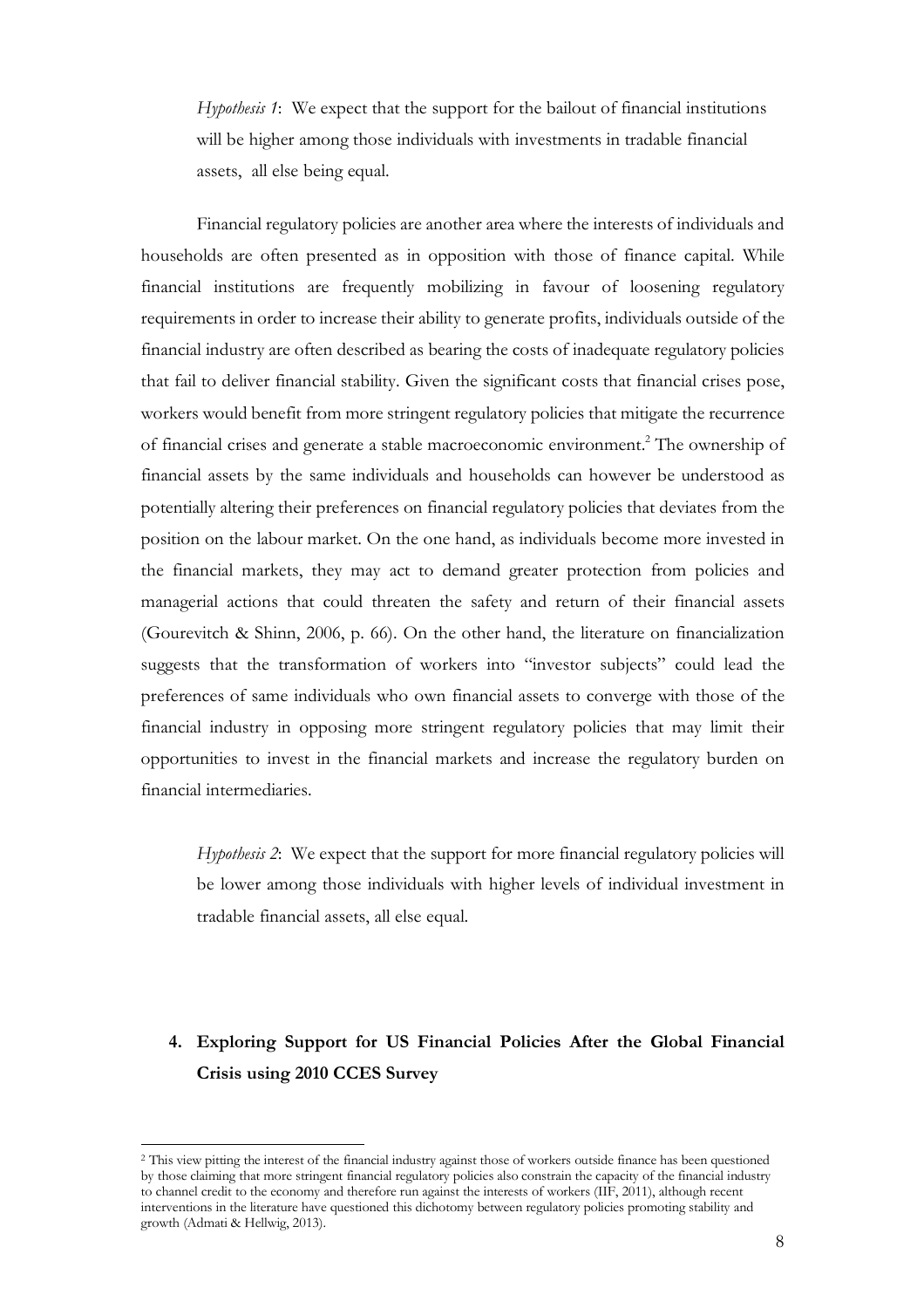To test these hypotheses, this paper focuses on the preferences of US citizens after the global financial crisis that started in 2008. The US provides an excellent context for this analysis given the key policy developments set in motion by the financial crisis. In particular the bailout package known as the Trouble Asset Relief Program (TARP) and the most extensive set of financial regulatory changes since the Great Depression in the form of the Wall Street Reform and Consumer Protection Act of 2010 (Dodd-Frank Act) provide excellent instances of such financial policies that can help us test the above hypotheses.

The focus of the US also reflects the special position that this country occupies in most analyses on financialization. The US is often seen as the "archetypal financialized economy" (Witko, 2016, p. 349) or the frontrunner of a more general trend whose extent varies across different industrialized economies (Assa, 2012; Palley, 2007; van der Zwan, 2014). For these reasons, the US is regarded in much of the literature as an ideal withincountry case to observe the implications of the financialization (for a critique of the geographical scale of these analyses, see Christophers, 2012). In terms of the depth of financial asset ownership among households specifically, the US is actually more representative, rather than exceptional, of other countries at similar levels of development.

While there are a variety of data sources on individuals' support or opposition to the bailout of financial institutions and financial regulatory reforms based on surveys of the US population conducted during the time (Young & Yagci, 2018), for our purposes we also require data on financial asset ownership. Such data can be found in the 2010 Cooperative Congressional Election Study (CCES). The CCES is a comprehensive set of omnibus surveys conducted on the American public, and represents the gold standard of large surveys of the public's attitudes toward legislative politics, conducted weeks before every Congressional election (Ansolabhere, 2012). The 2010 CCES involved 30 different teams working cooperative to survey representative samples of the US population, yielding a sample of 55,400 different individual cases, thus allowing significantly more fine-grained analysis of the US population than other surveys.

We make use of two particular questions regarding policy preferences during the time, which was whether a respondent supported or opposed the TARP bailout and the Dodd-Frank Act. <sup>3</sup> Our key explanatory variable of interest is the ownership of financial assets. While we do not have detailed information on the extent of financial asset ownership, our main explanatory variable of interest is a simple dummy variable that was

<sup>3</sup> The Financial Reform bill question was accompanied with a brief description as follows: "Protects consumers against abusive lending. Regulates high-risk investments known as derivatives. Allows government to shut down failing financial institutions." The survey was taken during October 2010, that is, only 3 months after the legislation was signed into law. The TARP question was accompanied with a brief description as follows: "\$700 billion loans to banks to stabilize finance." The TARP took place in October 2008, and thus approximately 2 years before the CCES survey was conducted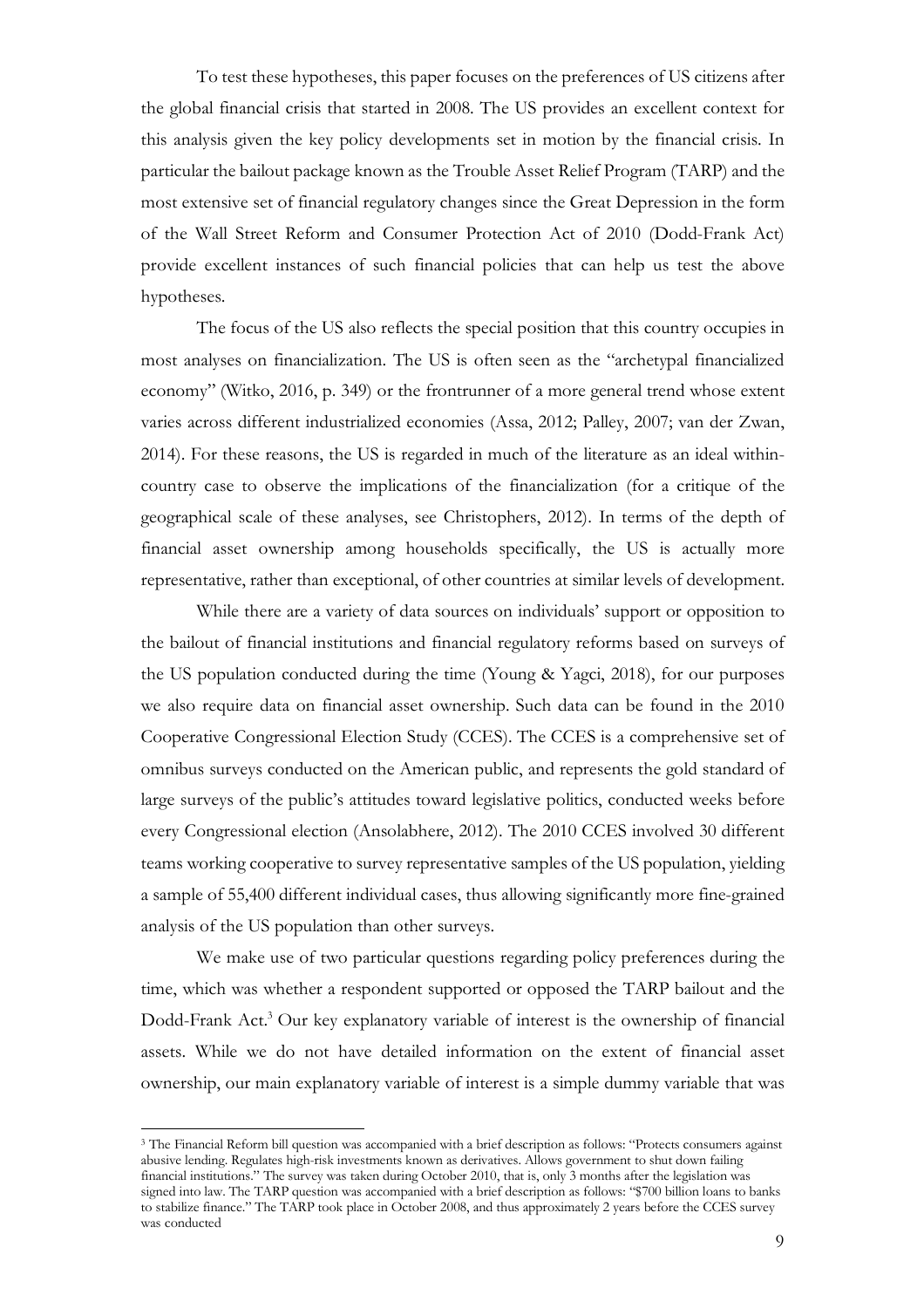included in the 2010 CCES and which has a close bearing on our interest in financial asset ownership. The question was worded as "Do you personally (or jointly with a spouse), have any money invested in the stock market right now, either in an individual stock or a mutual fund?".

We controlled for a number of potential confounders in respondent policy preferences and demographic position in society that might otherwise affect their support for policies focusing on the financial industry. Since actual ownership of financial assets is related to household income levels, we included categorical dummy variables for each level of household income available. Appendix A1 details the extent of financial asset ownership by different household income levels, and breaks this down by partisan affiliation as well. Since the literature reviewed in the previous section has argued that financialization had a distinctive impact over individual relying on their labour market income compared to retirees relying uniquely on their pensions, we also included variables on the labour market position of individuals as either employed, unemployed, retired, or not in the labour market.

We also included demographic characteristics. We include a binary gender variable in our analysis because of the different distributional effects of the financial crisis and recovery on men and women, a point made by a range of literature (Maltby & Rutterford, 2012; Walby, 2009). The literature has also found that the effects of the financial crisis and its politicization were often highly racialized, with low-income African-American and Latino/a communities being much more adversely affected (Kochhar & Fry, 2014; Nier & Cyr, 2011). <sup>4</sup> Thus we included dummy variables for all race/ethnicity categories available in the data. We also included data on a respondents' age and their level of formal education (though these introduced some multicollinearity issues, as we discuss below).

Despite their salience during this time, financial policy is still an area that is relatively esoteric for most citizens. Some literature suggests that on these type of issues individuals often rely on elites to form their preferences and simply adopt the position of their favored party (Johnston & Wronski, 2015). Moreover, partisanship has been found to explain not only the preferences of individuals but also their stock market participation (Kaustia & Torstila, 2011). We sought to condition our regression estimations on such factors. First and foremost we included covariates on the partisan affiliation of survey respondents (e.g. Democrat, Republican, Independent, Other). <sup>5</sup> Partisan affiliation – especially whether or not someone was a Democrat or Republican – was actually a hugely

<sup>4</sup> The main results that we report below using the 2010 CCES data are consistent whether we use the gender and race variables or not.

<sup>5</sup> Our results are also robust to using a different 'political spectrum' variable, based on respondents' own self-assessed placement along a left-right continuum (e.g. very liberal, liberal, somewhat liberal, middle of the road, somewhat conservative, conservative, very conservative).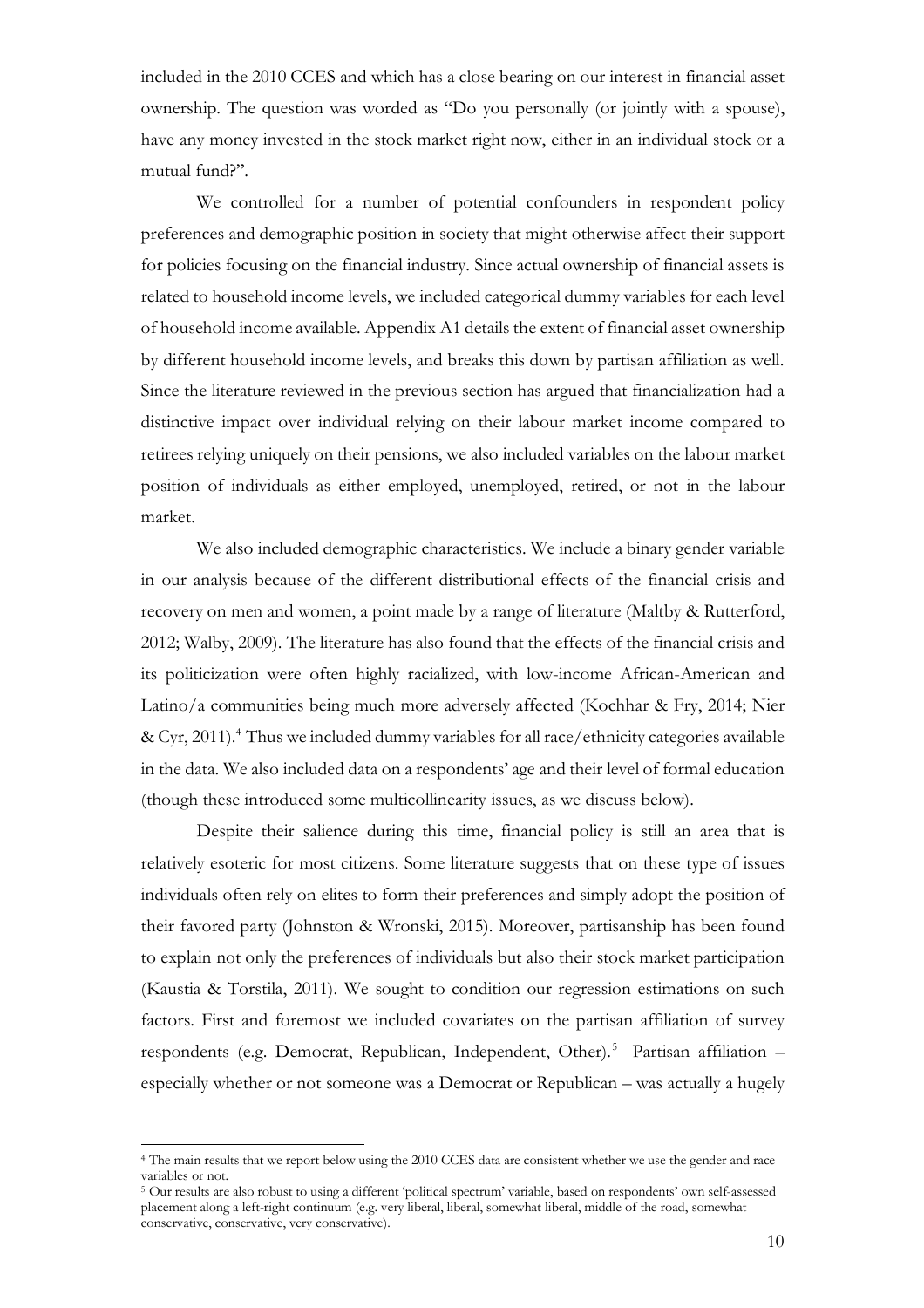important predictor of support for financial regulatory policies we examine, as we discuss below. Additionally, not just partisanship but the attentiveness of respondents to news media and politics is likely to affect their attitudes as well. In this regard the availability of information that individuals actually have to keep track of their financial wealth and government policies is a relevant consideration (Cotton Nessler & Davis, 2012; Richardson, 2010). While we do not have access to how often individuals monitor their own financial investments, we consider the effect of heavy media consumption (whereby respondents reported media consumption in multiple venues such as TV, radio, or newspapers in the last 24 hours). We also include a variable which conditions on a respondents level interest and attentiveness to politics (worded as 'government and public affairs').

We fit logistic regression models that predict individual's support for 'Financial Reform Bill' (read: Dodd-Frank) as well as support for the TARP, which can be predicted in separate models, using the key explanatory variable of stock ownership. Given the range of predictor variables described above, we ran variance inflation checks to ensure that we were not introducing multicollinearity into the model. Doing so uncovered the (not surprising) result that including factors such as age, family income, level of education and financial asset ownership into the same model introduced risks of multicollinearity.<sup>6</sup> To address this we deployed the following pre-processing and model specification steps to minimize these effects and generate the best possible inference with these data.

We first ran logit models that controlled for the strata of family income and tested the simple bivariate predictive power of financial asset ownership on support for Dodd-Frank and TARP, respectfully, reported in model 1 and 3 below.<sup>7</sup> We then included the range of covariates mentioned above (and reported in Table 1 below), and included dummy variables for partisan affiliation (with Democrat as the base category). To improve the inferences we can make about the relationship between financial asset ownership and support for Dodd-Frank and TARP, we used coarsened exact matching to improve balance in these data for those individuals that own stock and those that do not – the main 'treatment' in our study (Iacus, King, & Porro, 2011). We specifically matched on those covariates where balance might be a particular concern in relation to the treatment - these include education level, age (which we rounded into decades), partisan affiliation, and

<sup>6</sup> Age for example is a particularly thorny concern because the value of the financial assets accumulated tends to increase in parallel with the age of individuals, while the level of risk of the financial asset owned is usually decreasing as households start seeking to ensure they have adequate capital for their retirement (Gourevitch & Shinn, 2006, p. 211; Richardson, 2010). In addition, level of education is found within the existing literature to be a predictor both of stock ownership (Campbell, 2006) and political behavior (Krause, 1997).

<sup>7</sup> We used the CCES survey weights as we were interested in representativeness at this stage. The results are robust to using this option.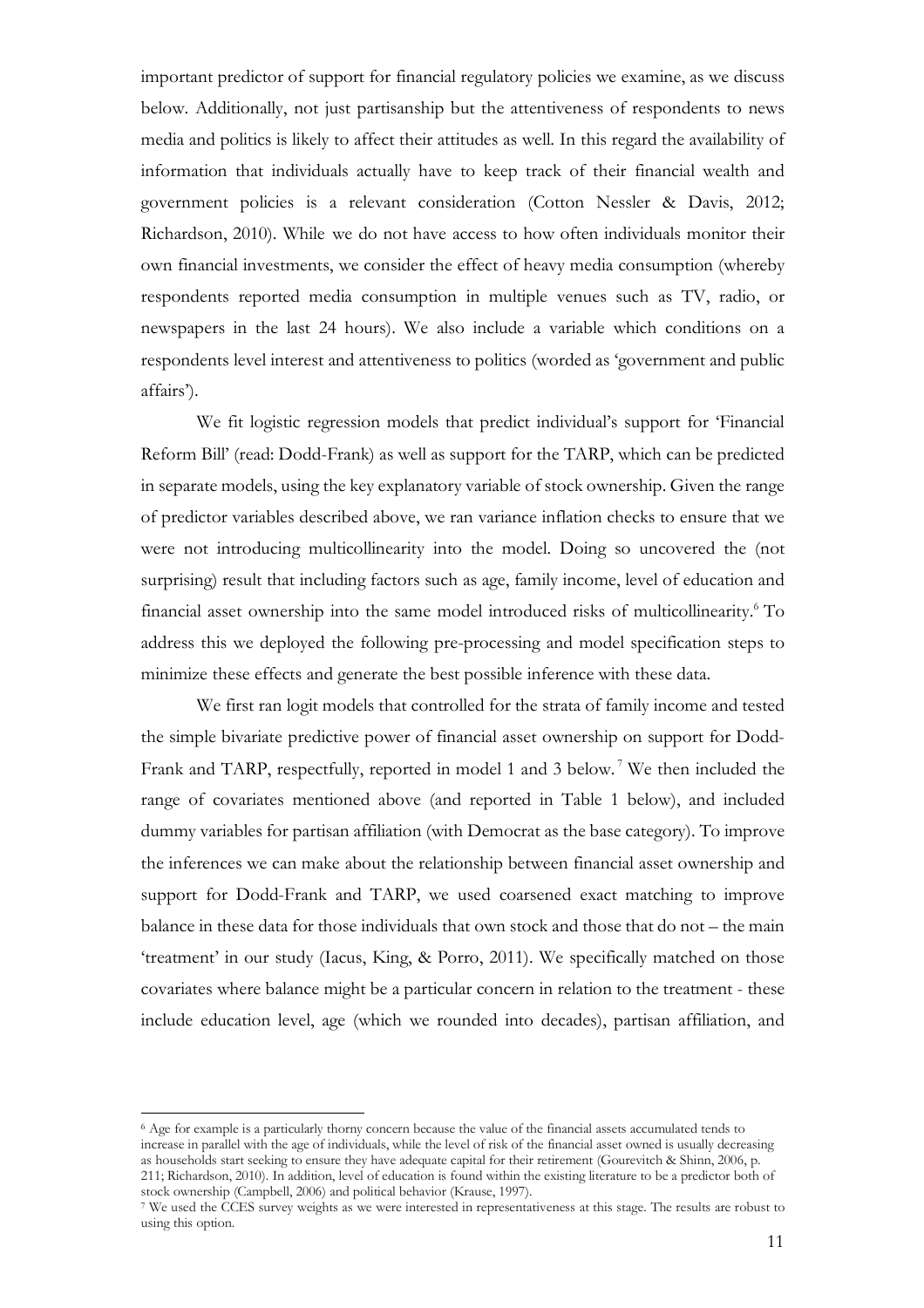family income.<sup>8</sup> Our test for imbalance before pre-processing the data in this way revealed that it could be reduced significantly through coarsened exact matching – we reduced the alpha from .463 to less than .001. Thus in models 5 and 6 below we estimated the same logit models but ensured greater balance on our treatment and non-treatment groups.

|                                       | (1)<br>Support for<br>Dodd-Frank | (2)<br>Support for<br>Dodd-Frank | (3)<br>Support<br>for TARP | (4)<br>Support<br>for TARP | (5)<br>Support for<br>Dodd-Frank | (6)<br>Support<br>for TARP |
|---------------------------------------|----------------------------------|----------------------------------|----------------------------|----------------------------|----------------------------------|----------------------------|
| Owns Stock                            | $-0.368***$<br>(0.0286)          | $-0.101***$<br>(0.0347)          | $-0.0718$<br>(0.0783)      | $0.218**$<br>(0.0929)      | $-0.134***$<br>(0.0355)          | $0.275***$<br>(0.0949)     |
| Female                                |                                  | $0.0756**$<br>(0.0340)           |                            | 0.119<br>(0.0907)          | $0.151***$<br>(0.0335)           | 0.0536<br>(0.0863)         |
| Age                                   |                                  | $0.00470***$<br>(0.00147)        |                            | $-0.0178***$<br>(0.00380)  | $0.00590***$<br>(0.00153)        | $-0.00104$<br>(0.00406)    |
| Republican                            |                                  | $-2.344***$<br>(0.0518)          |                            | $-1.528***$<br>(0.121)     | $-3.515***$<br>(0.0514)          | $-2.218***$<br>(0.125)     |
| Independent                           |                                  | $-1.455***$<br>(0.0526)          |                            | $-1.156***$<br>(0.106)     | $-2.520***$<br>(0.0504)          | $-1.446***$<br>(0.0952)    |
| Other                                 |                                  | $-1.743***$<br>(0.0721)          |                            | $-0.621***$<br>(0.159)     | $-3.195***$<br>(0.0718)          | $-1.424***$<br>(0.286)     |
| Not Working                           |                                  | $-0.0557$<br>(0.0740)            |                            | 0.147<br>(0.179)           | $-0.0289$<br>(0.0758)            | $-0.160$<br>(0.192)        |
| Working                               |                                  | $-0.0783$<br>(0.0493)            |                            | $-0.226*$<br>(0.121)       | $-0.0221$<br>(0.0520)            | $-0.0859$<br>(0.136)       |
| Retired                               |                                  | $-0.0339$<br>(0.0636)            |                            | 0.0831<br>(0.160)          | $-0.0510$<br>(0.0627)            | 0.0511<br>(0.164)          |
| Interest in Public Affairs            |                                  | $-0.749***$<br>(0.0397)          |                            | $-0.219**$<br>(0.0986)     | $-0.994***$<br>(0.0434)          | $-0.0166$<br>(0.105)       |
| High Media Consumption                |                                  | $-0.185***$<br>(0.0351)          |                            | $0.196**$<br>(0.0956)      | $-0.208***$<br>(0.0338)          | 0.0957<br>(0.0874)         |
| Constant                              | $1.055***$<br>(0.0220)           | $2.178***$<br>(0.130)            | $-0.903***$<br>(0.0584)    | $0.698**$<br>(0.299)       | $3.674***$<br>(0.181)            | 0.000724<br>(0.431)        |
| Observations<br>Pseudo R <sup>2</sup> | 54146                            | 52617                            | 7560                       | 7364                       | 46265<br>0.240                   | 6398<br>0.136              |

**Table 1: Regression Results of CCES 2010 Survey**

Notes: Survey income strata used in models 1-4; Coarsened exact matching used in models 5-6. Dummies for income levels and for education omitted from results but run in regression for models

2,4,5 and 6. Robust standard errors in parentheses,  $p < 0.10$ ,  $\binom{4}{10} < 0.05$ ,  $\binom{4}{10} < 0.01$ 

Our results suggest support for the main hypotheses. The estimated statistical association between financial asset ownership and support for Dodd-Frank is negative and statistically significant, while the same treatment is associated with higher support for TARP. The relationship for TARP support is statistically significant only in the later models. While this is supportive evidence for the notion that the ownership of financial assets influences the position of individuals in a direction aligned with the preferences of the financial industry, it is notable that the magnitude of the effect is relatively small. The weaker magnitude of the impact of financial asset ownership on TARP may be in part attributable

<sup>8</sup> Our results are robust also when we include other covariates in the matching algorithm. Matching techniques such as this often risk pruning observations and introduce tradeoffs as a result (King, Lucas, & Nielsen, 2014). While the CCES data is large enough that this is less likely to be a significant concern than in a smaller dataset, we sought to be cautious in terms of missing observations as a result of matching on every covariate.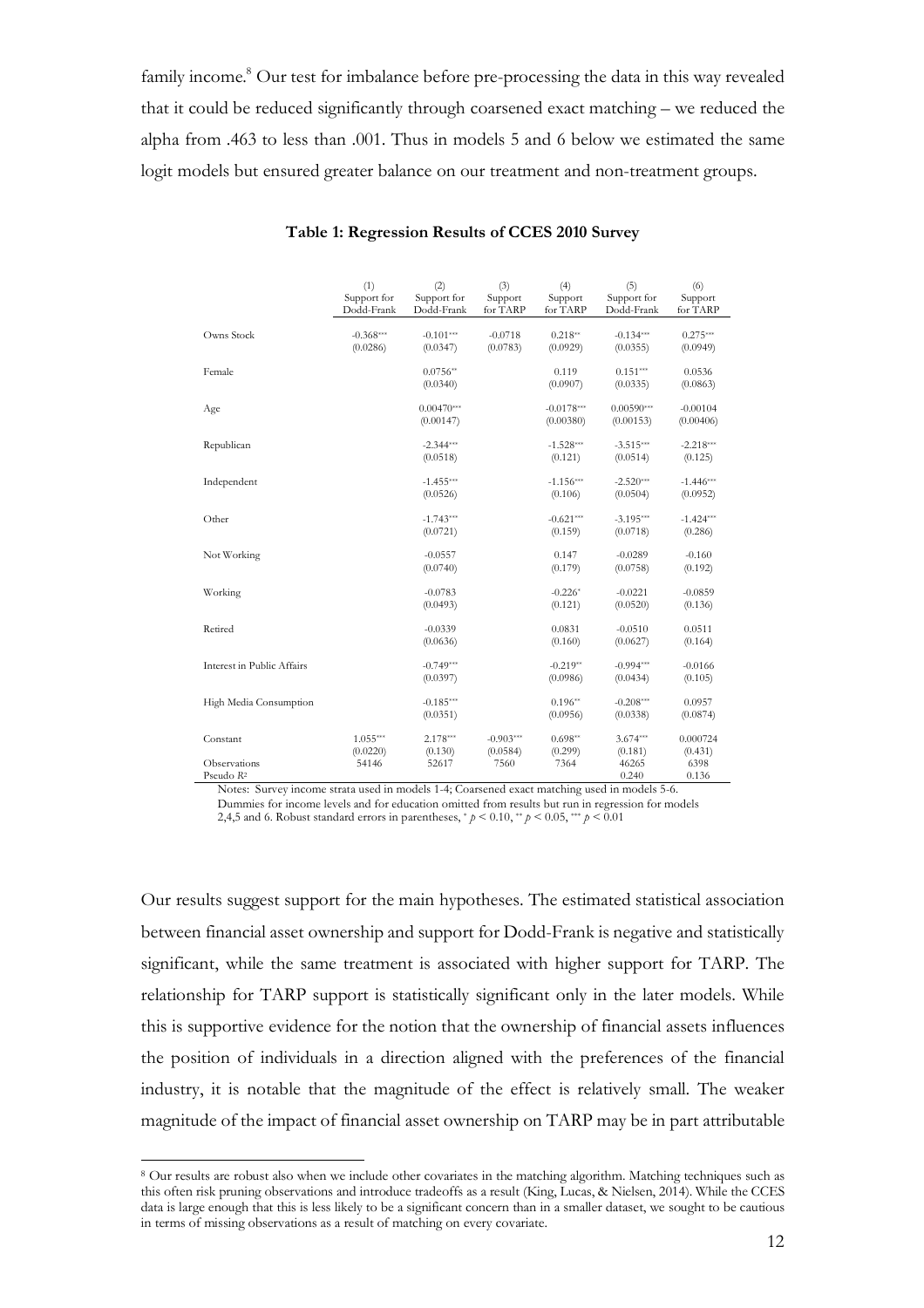to the feature mentioned elsewhere in the paper, in particular the fact that the bill was presented as a solution to stem a systemic economic crisis and therefore in the public interest besides the impact on financial markets. Figure 1 below illustrates the estimated treatment effect of financial asset ownership on support for Dodd-Frank and TARP, respectively, based on estimated marginal effects with 90% confidence intervals for moving from the position of not owning financial assets to the position of owning financial assets.

**Figure 1: Predicted Effect of Stock Ownership on Support for Different Financial Policies**

*Financial Reform Bill (Dodd-Frank) Troubled Asset Relief Program (TARP)* 



#### **5. Exploring Other Measures of Financial Asset Ownership**

There are two potential weaknesses of the above analysis. The first is that the CCES data, as survey-response data, is not actually picking up financial asset ownership but rather just awareness of such ownership. The second potential weakness is it only tests financial asset ownership as a simple binary variable. It might be the case that it is not only the ownership of financial asset per se that influence the attitude of individuals towards financial policies, but also that the type of financial assets owned that matters. Different types of financial investments differ both in term of the level of risk they entail and also in the extent to which involve an active role of individual investors in in managing their own investments. From this perspective, direct investment in shares (bearing a higher risk) may have a greater influence over the attitudes of individuals than investment into bonds (bearing a lower risk). Along the same lines, direct investment in shares requiring an active role of individuals may have a greater influence over the attitudes of individuals compared to investments into mutual funds or pension funds which require a less active engagement by households (Ponnuru 2004:30, cited in Richardson, 2010). At the same time, differences regarding the level and type of financial asset ownership may not matter as much if financialization is associated with the acquisition of a social identity and "finance culture" As a strategy of the cultural interpretations of this trend. As a strength of this trend. There are two potential weaknesses of the cultural  $\frac{3}{2}$   $\frac{3}{2}$   $\frac{3}{2}$   $\frac{3}{2}$   $\frac{3}{2}$   $\frac{3}{2}$   $\frac{3}{2}$   $\frac{3}{2}$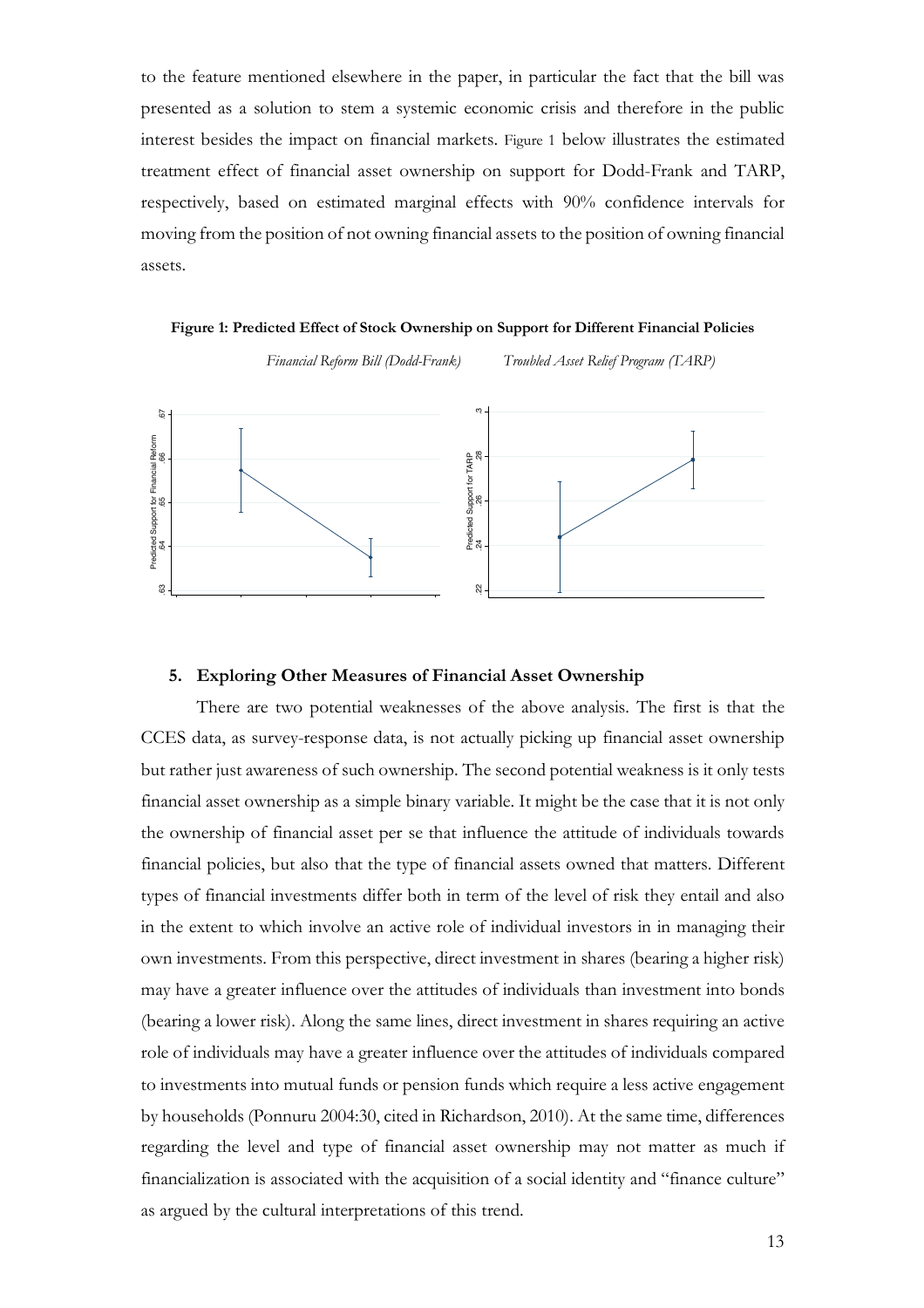To address these potential weaknesses, we utilized a large proprietary database that contains a variety of demographic, political and financial indicators of US individuals, called Catalist. Catalist is a database invented for the purpose of marketing and political targeting of US households. This database has been shown to be highly comprehensive, and has recently been used in combination with CCES data to explore dimensions of us political attitudes (Rhodes & Schaffner, 2017). Of particular interest to us is the fact that Catalist contains data on individual's predicted level of ownership in a variety of financial instruments. Such ownership levels are based on the 'Donnelley Cluster Spectrum' which is an estimation of consumer behavior based on a cluster of demographic traits and industry-driven survey data.

We conducted a multiple match merge on a variety of demographic characteristics that existed in both the CCES and the Catalist data – specifically gender, racial selfidentification, income level, age and zip code.<sup>9</sup> This allows us to use the Catalist data on financial asset ownership – which are, after all, a market-based estimate of financial asset ownership – to predict responses to the 2010 CCES data on support for Dodd-Frank and the TARP bailout. Three different alternative 'treatment' variables were obtained from these data: stock ownership, mutual fund ownership and independent retirement account (IRA) ownership. Each are based around the likelihood of owning these kinds of financial assets, calibrated around 100 – for example a person with a value of 200 indicates that an individual is twice as likely than average to own that financial asset, while a score of 100 is average, a score of 50 is 50% less likely than average, etc.

A first look at these data, in Figures 2 and 3 below show the estimated marginal effect for each increase in level of each form of financial asset ownership on support for Dodd-Frank and TARP, respectively. We purposely removed the extremely low and extremely high scores from each of these margin effects plots, since they are associated with so few observations and radically inflate the confidence interval ranges for that reason. $10$ 

Figure 2: Predicted Effect of Stock Ownership on Support for Financial Reform Bill (Dodd-Frank)

<sup>9</sup> 33054 observations were matched using this method.

<sup>10</sup> Approximately 90% of the data for each variable is captured within the reported ranges.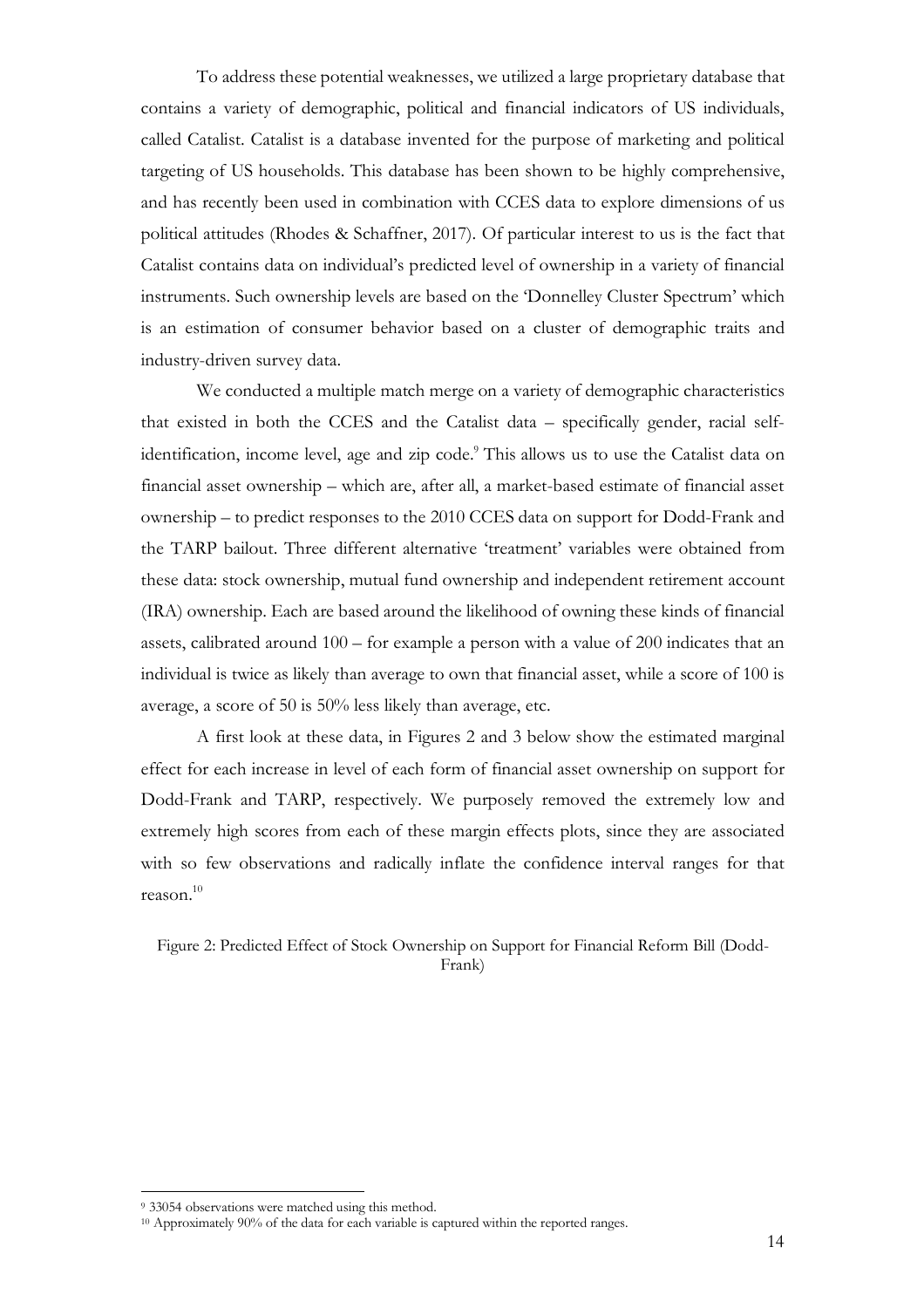

Figure 3: Predicted Effect of Stock Ownership on Support for Troubled Asset Relief Program (TARP)



Using these 'market-based' variables introduces their own set of multicollinearity problems, because the likely predictors used to generate these scores of likely financial asset ownership were based in part on income. To assess this likelihood we ran linear regressions whereby our range of covariates described above (excluding the CCES stock ownership variable) were used to estimate the Catalist stock ownership score. Factors such as family income and age were both highly significant and according to BIC tests contributed substantially to the variance in the outcome. Also, when we ran models 5 and 6 with the new Catalist variables it generated significant variance inflation until we eliminated factors that correlate strongly with variance in stock ownership, such as income, employment status, and education. For these reasons we ran more minimal models, all of which are reported in Table 2 below.<sup>11</sup> The inability to control for factors such as income levels and other socio-economic status variables limits our confidence in these findings. However for each estimate of stock, mutual fund and IRA ownership, there is a statistically significant association with (negative) support for financial regulation and (positive)

<sup>&</sup>lt;sup>11</sup> The baseline dummy variable for partisan affiliation is 'Democrat'.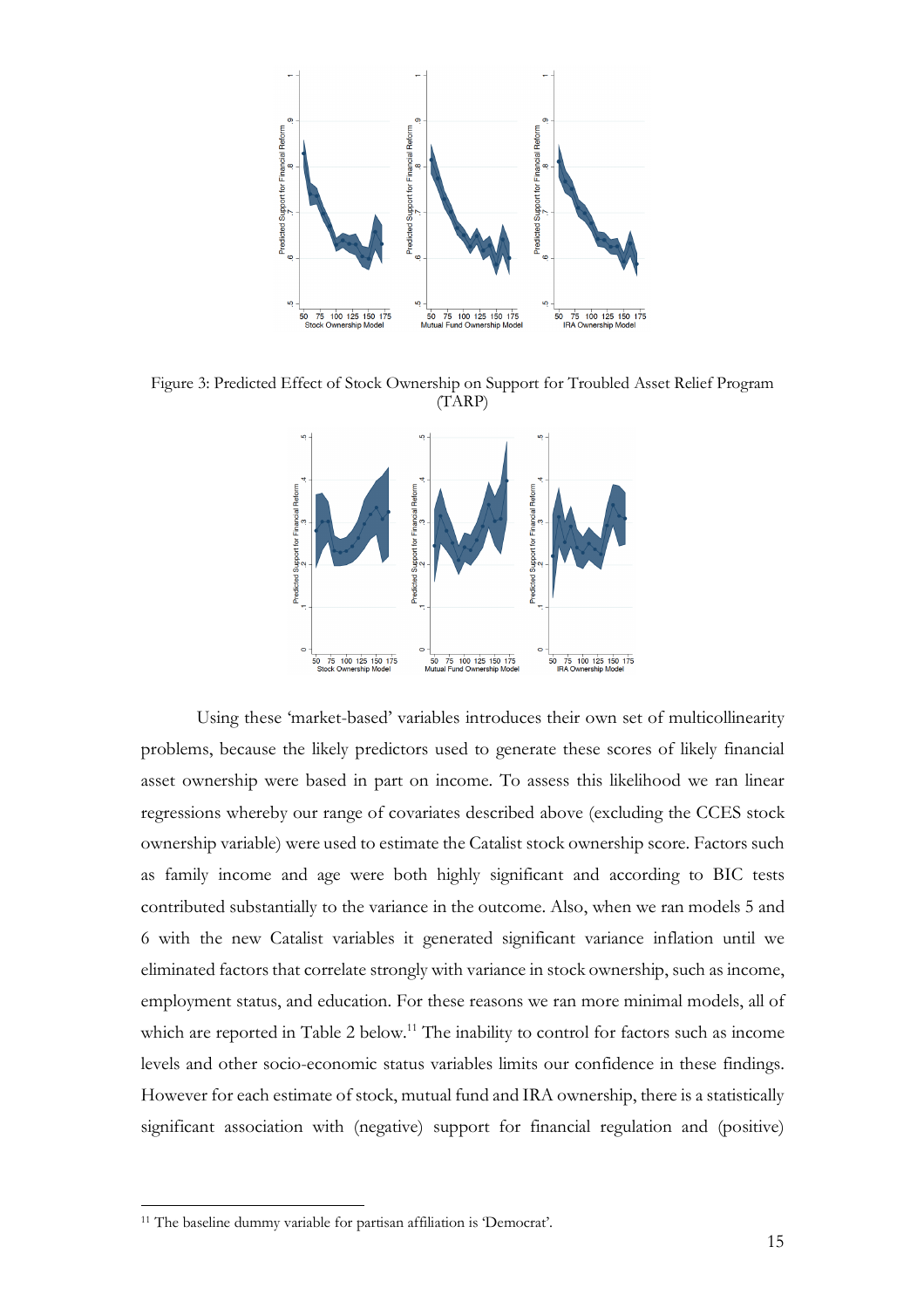support for TARP, as expected and in line with earlier findings for the more simple binary CCES financial asset ownership variable.

|                                       | (1)<br>Support for<br>Dodd-Frank | (2)<br>Support<br>for TARP | (3)<br>Support for<br>Dodd-Frank | (4)<br>Support<br>for TARP | (5)<br>Support for<br>Dodd-Frank | (6)<br>Support<br>for TARP |
|---------------------------------------|----------------------------------|----------------------------|----------------------------------|----------------------------|----------------------------------|----------------------------|
| Stock owner                           | $-0.000845**$<br>(0.000384)      | $0.00480***$<br>(0.000941) |                                  |                            |                                  |                            |
| Mutual fund                           |                                  |                            | $-0.00110**$                     | $0.00515***$               |                                  |                            |
| owner                                 |                                  |                            | (0.000428)                       | (0.00109)                  |                                  |                            |
| Individual<br>Retirement              |                                  |                            |                                  |                            | $-0.000926**$                    | $0.00488***$               |
| Account Owner                         |                                  |                            |                                  |                            | (0.000448)                       | (0.00113)                  |
| Female                                | $0.149***$<br>(0.0281)           | $-0.161**$<br>(0.0738)     | $0.147***$<br>(0.0281)           | $-0.158**$<br>(0.0738)     | $0.147***$<br>(0.0281)           | $-0.152**$<br>(0.0738)     |
| Republican                            | $-3.308***$<br>(0.0489)          | $-2.100***$<br>(0.0995)    | $-3.307***$<br>(0.0489)          | $-2.100***$<br>(0.0995)    | $-3.307***$<br>(0.0489)          | $-2.101***$<br>(0.0996)    |
| Independent                           | $-2.257***$<br>(0.0494)          | $-1.405***$<br>(0.0854)    | $-2.257***$<br>(0.0494)          | $-1.404***$<br>(0.0854)    | $-2.256***$<br>(0.0494)          | $-1.406***$<br>(0.0855)    |
| Other                                 | $-2.978***$<br>(0.0664)          | $-1.260***$<br>(0.174)     | $-2.978***$<br>(0.0664)          | $-1.259***$<br>(0.173)     | $-2.978***$<br>(0.0664)          | $-1.259***$<br>(0.173)     |
| Interest in Public<br>Affairs         | $-0.807***$                      | $-0.0146$                  | $-0.804***$                      | $-0.0127$                  | $-0.804***$                      | $-0.0216$                  |
|                                       | (0.0374)                         | (0.0870)                   | (0.0374)                         | (0.0871)                   | (0.0376)                         | (0.0877)                   |
| High Media<br>Consumption             | $-0.202***$                      | $0.171**$                  | $-0.200***$                      | $0.168**$                  | $-0.202***$                      | $0.170**$                  |
|                                       | (0.0285)                         | (0.0766)                   | (0.0285)                         | (0.0767)                   | (0.0285)                         | (0.0767)                   |
| Constant                              | $3.459***$<br>(0.0875)           | $-0.325*$<br>(0.172)       | $3.487***$<br>(0.0907)           | $-0.372**$<br>(0.181)      | $3.475***$<br>(0.0931)           | $-0.376**$<br>(0.187)      |
| Observations<br>Pseudo R <sup>2</sup> | 32550<br>0.229                   | 4725<br>0.117              | 32550<br>0.229                   | 4725<br>0.116              | 32550<br>0.229                   | 4725<br>0.116              |

#### **Table 2: Regression Results of Catalist Data**

These results suggest further support for our hypotheses concerning the impact of financial asset ownership in increasing support for bailouts and decreasing support for financial regulation. While each form of financial asset 'owned' is associated with a general decline in support of financial regulation (with the exception of IRAs) and an increase in support of bailouts, we caution against interpreting as conclusive evidence in support of the hypothesis that financial asset ownership in general, rather than specific kinds of financial asset ownership, since different forms of financial asset ownership are highly correlated (see Appendix A2 for a detailed correlation matrix).

## **6. Exploring the impact of financial asset ownership across "booms" and "busts"**

These results beg the question of the importance of context, and in particular of the importance of the impact that the context of financial markets at a given time has over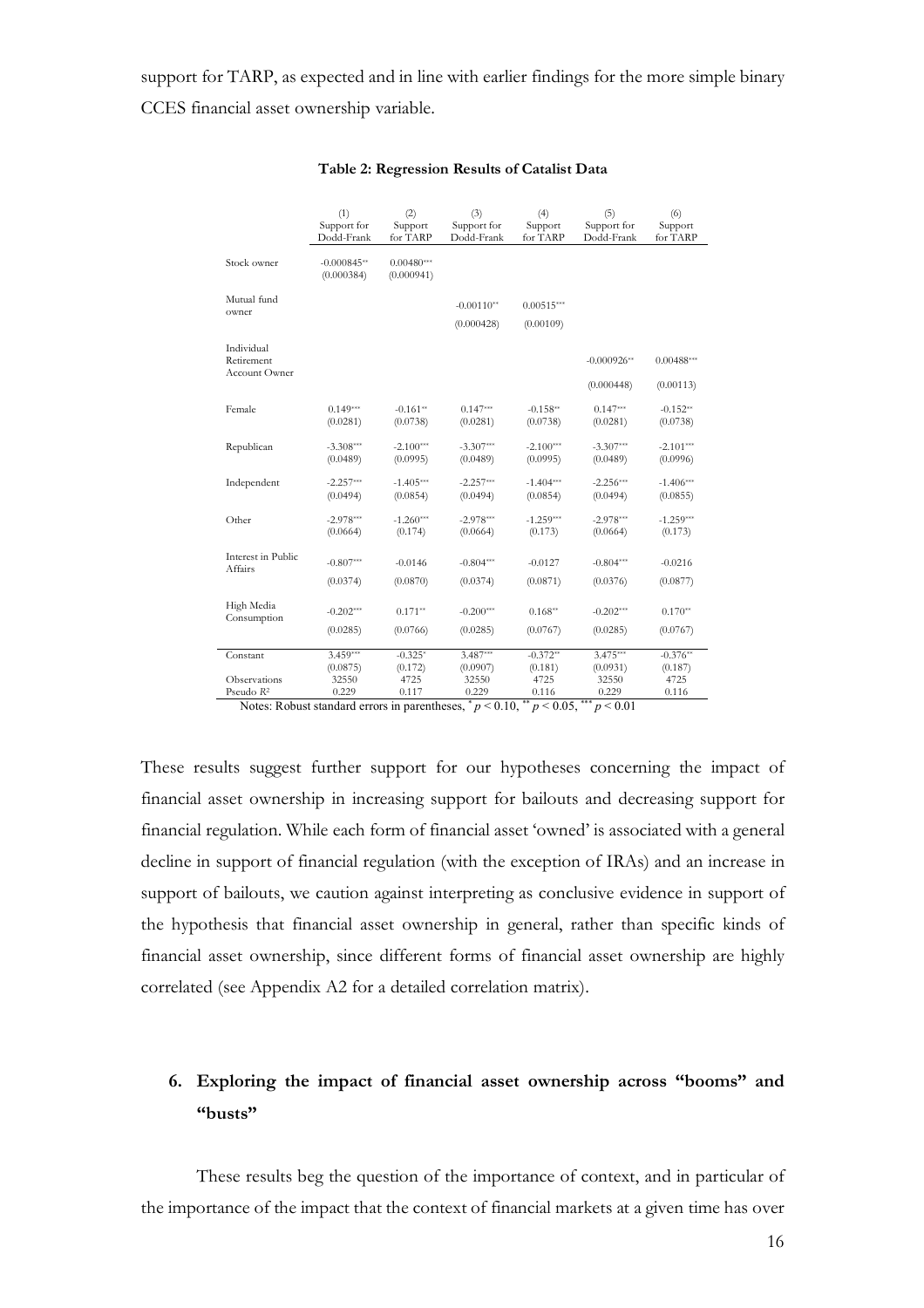the impact of the ownership of financial assets over the preferences of households. Most arguments concerning the impact of financial asset ownership in bringing workers to acquire pro-finance positions have been developed in a period of significant growth in the stock market such as the 1990s, when rising stock market prices attracted new households who had no experience of significant downturn in the market and made them more comfortable with financial risk-taking (Akerlof & Shiller, 2009; Richardson, 2010). While periods of financial boom might increase the tolerance for risk-taking by individuals and their sympathetic identification with the financial industry, this outcome may also change as a result of episodes of financial crises. For example, crises might reveal the vulnerability of financialized households to fluctuations in the markets and heightening their sense of insecurity. This view is however disputed by some accounts of the financialization process that have argued that its impact goes much deeper in the culture and it is unlikely to be affected by the financial crisis (Fligstein & Goldstein, 2015; Gamble, 2009).

In order to explore the potential impact of different financial market conditions over attitudes toward financial regulation, we utilized data from two points in time: October 2010 and October 2014. While at the time of the first survey, the stock market was still recovering from the significant drop that followed the peak of the crisis in 2008 and the S&P500 was still below the value of 4 years before, by the time of the second survey the stock market had almost doubled its valuation compared to four years before.

In order to compare the level of support for financial regulation over time we compare the results from the CCES survey from November 2010 with the following CCES survey from November 2014 (Schaffner & Ansolabehere, 2015). One significant advantage of this strategy derives from the fact that the two surveys tracked the same individuals over time. Rather than asking respondents about Dodd-Frank, which by that time was being implemented, the 2014 CCES survey asked respondents "Do you support or oppose more strictly regulating financial institutions?". Appendix A3 details the simple topline results comparing support for Dodd-Frank in 2010 to support for 'more stringent regulation' in 2014. A question related to the bailout of financial institutions was not included in these data, thus not allowing us to extend also that part of our analysis over these two periods.

We specified the same kinds of logit models as in our 2010 CCES regressions, and our results are visualized in the coefficient plots in Figure 4 below (see Jann, 2014) . Our results suggest further support for the notion that financial asset ownership was associated with decreased support for financial regulatory reform. What held true in 2010 (above) in the context of Dodd-Frank also appears to hold true in 2014, once Dodd-Frank has been implemented and the question of 'more strictly regulating financial institutions' is being asked. The coefficient plots in Figure 4 give a sense of the magnitude of the effect, via the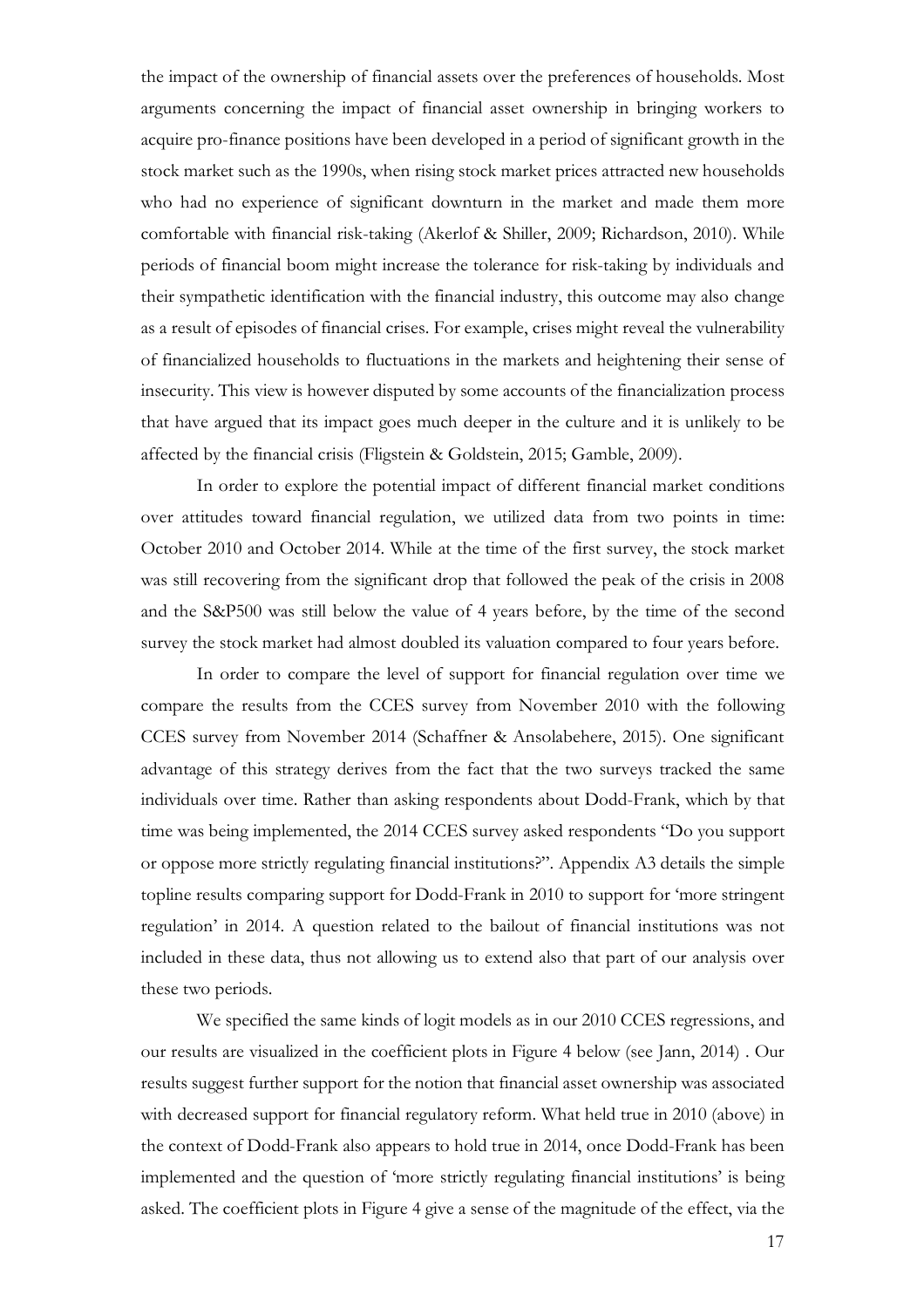odds ratio, with positive estimates and 95% confidence intervals lying on the left hand side of the red line of unity indicating a negative statistical association. The effect size of financial asset ownership is small in comparison to other estimated effects, and can be directly compared to other social institutions such as gender – with females preferring stronger financial regulation.<sup>12</sup> For the 2014 data we include a dummy variable for whether or not a respondent worked for the financial sector (data was only available for 2014). This facilitates a comparison of interests – to what extent does a respondent's support for financial regulation decrease when they work in the sector? We can then compare this effect magnitude to owning financial assets. The effect magnitude of financial asset ownership is approximately half that of working in the financial sector. Thus while financial asset ownership appears to indicate a modest effect, it is an effect comparable to other politically salient characteristics related to social standing.

#### **Figure 4: Regression Estimates of Support for Financial Reform**

*Support for 'Financial Reform Bill' (Dodd-Frank), 2010*

*Support for 'More strictly regulating financial institutions', 2014*



While these results provide support for the hypothesis that financial asset ownership dampens the support for financial reforms (H2), they also suggest that this support is *not* highly conditional on the context of what is going on in financial markets,

<sup>&</sup>lt;sup>12</sup> In order to visualize these coefficients we omitted partisan affiliation from the plotting, but not the regressions themselves.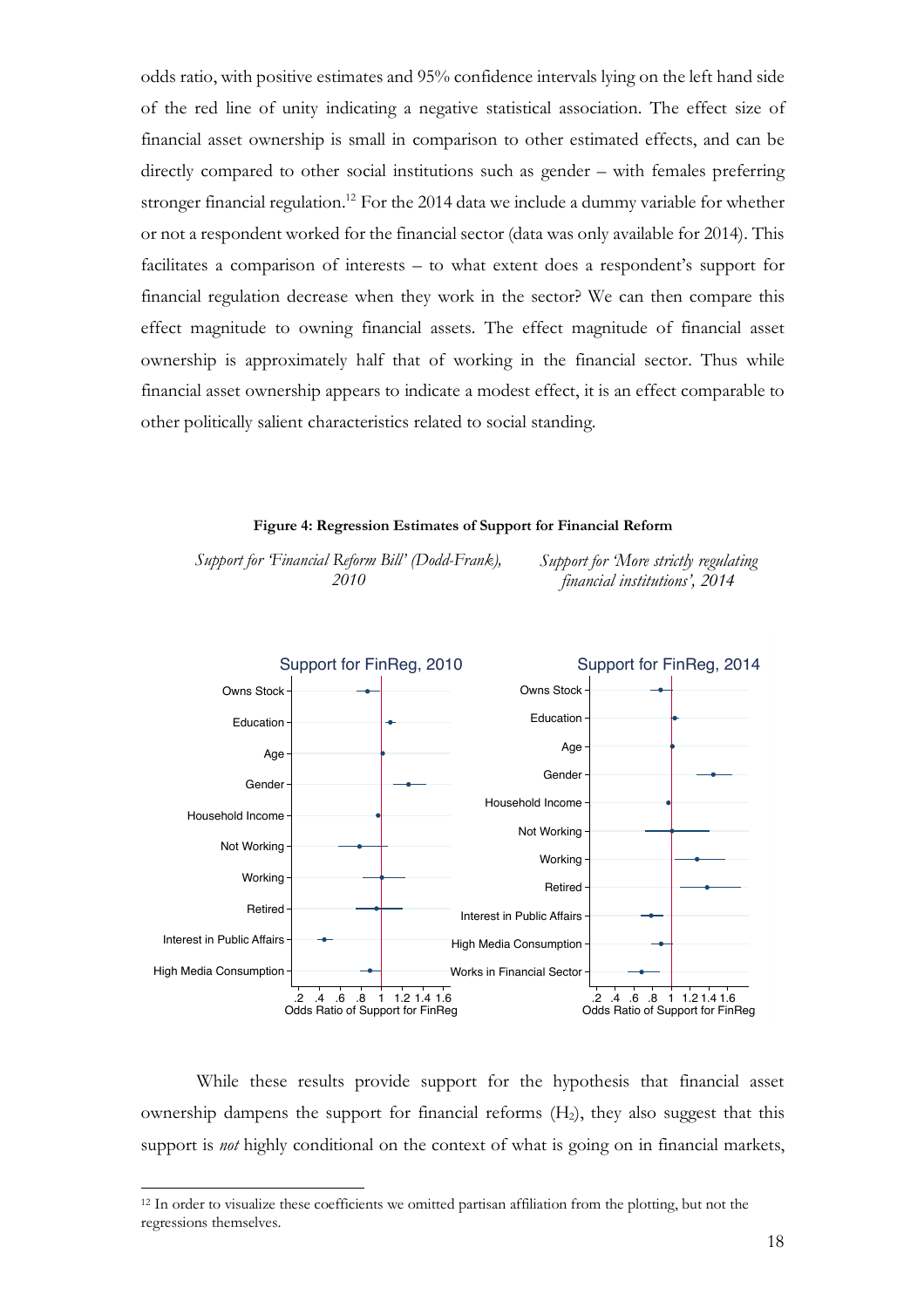or in fact a range of other factors which made 2010 and 2014 differ in terms of political context.

As an additional check on the robustness of the general finding, we seek to exclude the possibility that there might be a selection effect at work in which different kinds of people chose to own financial assets in the first place that is not adequately captured in our analysis. In particular, we check for the possibility that people that tend to own financial assets are, at the margin, more conservative in their orientation toward government regulation than their non-financial asset owning but-otherwise-similarlymatched peers. If this was true, we would expect the ownership of financial assets to predict not just support for financial regulatory reform but also other policies that might be associated with a strong conservative aversion, and yet they do *not* involve a potential mechanism between the ownership of financial assets and support or opposition to these policies.

To test this, we ran the same regressions as above but for switched the dependent variable to the support for several other Obama-era policies in different areas that were characterized by significant partisan division and politicization at the time.13 These are the Clean Energy and Security Act (known as the Waxman-Markey Bill, which was the first bill meant to curb the causes of climate change), support for the nomination of Elena Kagan for the Supreme Court (widely perceived as a progressive), support for the repeal of Don't Ask/Don't Tell in the US military (reducing discrimination and stigma of LGBT people in the active military), and an executive order that made Stem Cell research through the National Institutes of Health (NIH) legal again (after President Bush Jr. had banned it in 2001). If there is a strong conflation of owning financial assets and a conservative orientation that we have not captured already, we would expect the financial asset ownership variable to be significant in explaining the level of support for these policies. Yet our results show that owning financial assets is not a reliable predictor of support (or lack of) for this set of these non-financial policies but it is a reliable predictor of weaker support for financial reform. Thus, while we cannot rule out selection effects in their entirety, this additional evidence suggests further evidence toward the general finding discussed throughout the paper: owning financial assets is associated with a decrease in support for financial reform.

<sup>13</sup> In these regressions, 'Other' is used as the base category, which is itself an artifact of data availability but also seems warranted because of the importance of partisan dummies at the extremes in conducting this test in particular.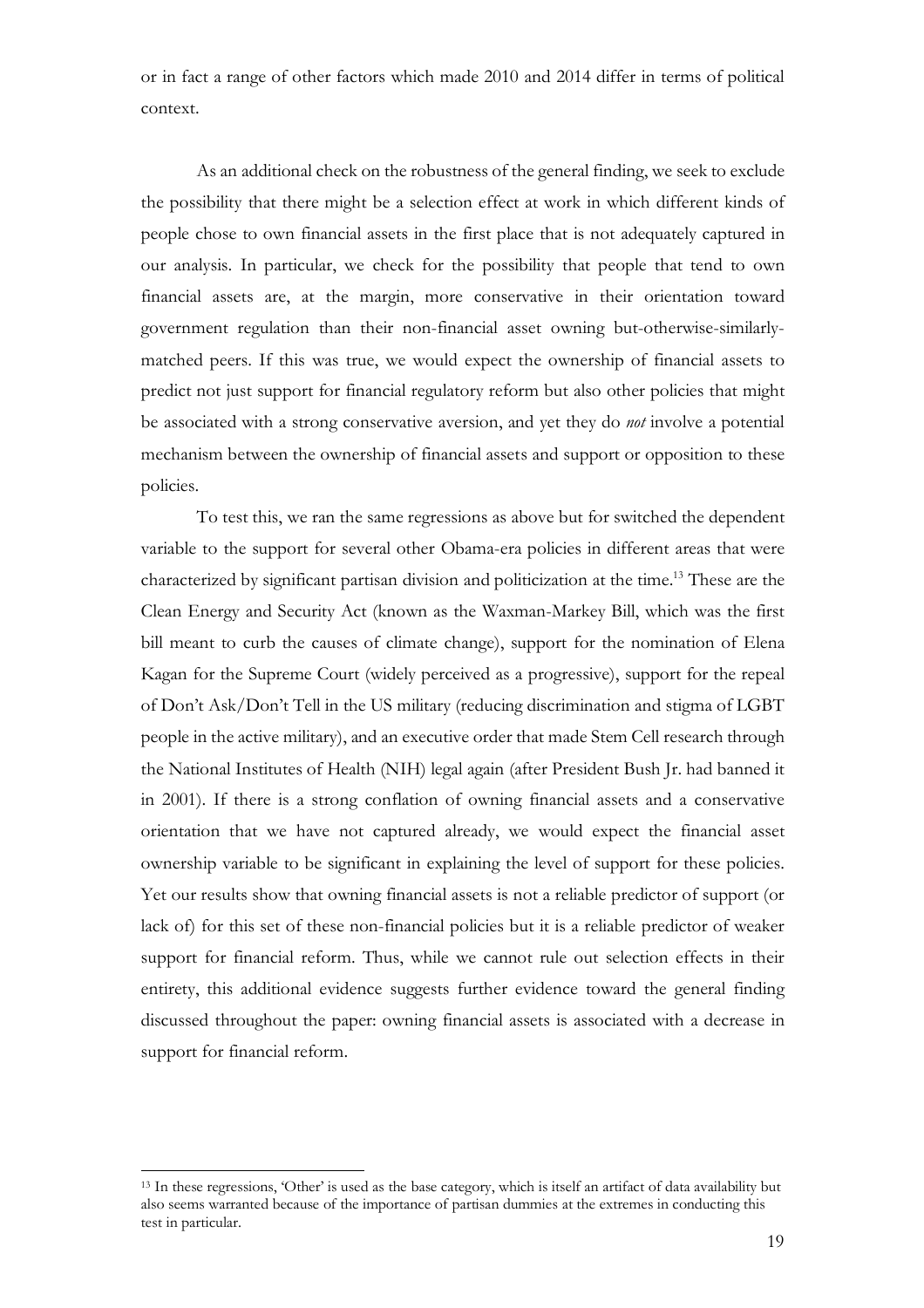#### **Table 3: Regression Results of CCES Survey 2014 – Support for non-financial policies**

|                            | (1)                 | (2)         | (3)          | (4)           | (5)         |
|----------------------------|---------------------|-------------|--------------|---------------|-------------|
|                            | Financial<br>Reform | CleanEnergy | Kagan        | <b>DADT</b>   | StemCell    |
| Financial Asset Owner      | $-0.122*$           | 0.0781      | 0.102        | 0.0782        | 0.0839      |
|                            | (0.0691)            | (0.0656)    | (0.0703)     | (0.0633)      | (0.0639)    |
| Education                  | 0.0358              | $0.129***$  | $0.234***$   | $0.167***$    | $0.102***$  |
|                            | (0.0231)            | (0.0216)    | (0.0232)     | (0.0210)      | (0.0215)    |
| Age                        | $0.0106***$         | $-0.00562*$ | $-0.0137***$ | $-0.00764***$ | 0.00299     |
|                            | (0.00319)           | (0.00308)   | (0.00327)    | (0.00294)     | (0.00298)   |
| Female                     | $0.371***$          | $0.642***$  | $0.186***$   | $0.417***$    | $-0.0552$   |
|                            | (0.0665)            | (0.0617)    | (0.0655)     | (0.0604)      | (0.0607)    |
| Household Income           | $-0.0316***$        | $-0.0202*$  | 0.00533      | 0.00525       | $0.0392***$ |
|                            | (0.0116)            | (0.0109)    | (0.0117)     | (0.0105)      | (0.0107)    |
| Democrat                   | $2.385***$          | $2.572***$  | $2.785***$   | 1.982***      | $2.211***$  |
|                            | (0.143)             | (0.125)     | (0.132)      | (0.121)       | (0.125)     |
| Republican                 | $-0.290**$          | $-0.650***$ | $-1.171***$  | $-0.671***$   | $-0.438***$ |
|                            | (0.117)             | (0.119)     | (0.143)      | (0.113)       | (0.113)     |
| Independent                | $0.542***$          | $0.525***$  | $0.633***$   | $0.358***$    | $0.538***$  |
|                            | (0.119)             | (0.115)     | (0.129)      | (0.112)       | (0.114)     |
| Not Working                | 0.00699             | $-0.128$    | $-0.00908$   | 0.0676        | $-0.0311$   |
|                            | (0.172)             | (0.165)     | (0.184)      | (0.157)       | (0.158)     |
| Working                    | $0.243**$           | $-0.00235$  | 0.0952       | 0.152         | $-0.116$    |
|                            | (0.107)             | (0.104)     | (0.112)      | (0.0967)      | (0.0981)    |
| Retired                    | $0.324***$          | 0.139       | $0.360***$   | $0.242**$     | 0.143       |
|                            | (0.119)             | (0.113)     | (0.123)      | (0.106)       | (0.108)     |
| Interest in Public Affairs | $-0.244***$         | $-0.565***$ | 0.132        | $-0.290***$   | $-0.158**$  |
|                            | (0.0802)            | (0.0782)    | (0.0829)     | (0.0728)      | (0.0727)    |
| High Media                 | $-0.116*$           | $-0.182***$ | 0.0392       | $-0.0594$     | $-0.0413$   |
| Consumption                | (0.0654)            | (0.0604)    | (0.0640)     | (0.0598)      | (0.0619)    |
| Works in Financial Sector  | $-0.383***$         | $-0.0246$   | $-0.141$     | 0.0522        | 0.124       |
|                            | (0.129)             | (0.126)     | (0.137)      | (0.125)       | (0.129)     |
| Constant                   | $-0.323$            | $-1.130***$ | $-1.780***$  | $-0.695***$   | $-0.403$    |
|                            | (0.264)             | (0.256)     | (0.275)      | (0.244)       | (0.250)     |
| Observations               | 7590                | 7516        | 7362         | 7560          | 7559        |
| Pseudo R <sup>2</sup>      | 0.157               | 0.271       | 0.332        | 0.189         | 0.162       |

Notes: Robust standard errors in parentheses,  $p < 0.10$ ,  $\binom{4}{3}$   $p < 0.05$ ,  $\binom{4}{3}$   $p < 0.01$ .

#### **7. The Effect of Financial Asset Ownership and Class**

Our results above show a unique effect of financial asset ownership on attitudes toward financial regulation within the US population at large. How universal are such tendencies, and do they vary across different socio-economic classes? In order to answer this question, in this section we further break down the data to investigate the ways in which class may condition the effect of financial asset ownership in creating support for policies that are associated with the interests of the financial industry.

We use total household income to generate a simple, albeit crude, three-category class characterization in the data. We note in this context that, in the American politics literature, social class categories are often constructed by taking three evenly-sized bins of income categories (Bartels, 2008; Bhatti & Erikson, 2012; Hayes, 2013). The Pew Research Center situates middle-class household income as falling between 67 and 200 percent of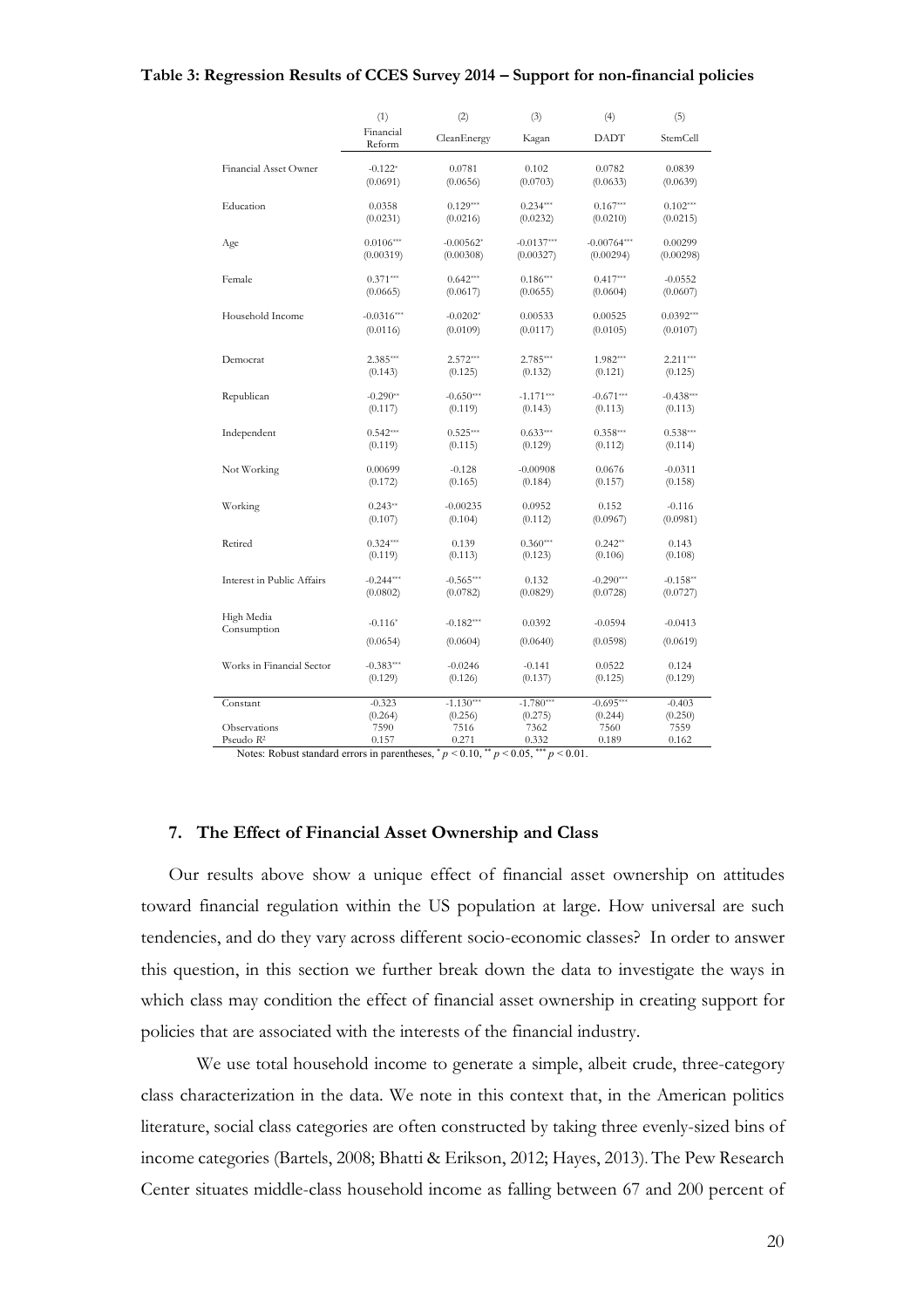the average median household income. Thus we used data from the US census to categorize all individuals within this middle-class category and all those with household incomes below as 'Working Class' and all household incomes above as 'Rich'.14

The coefficient plots in Figure 5 below illustrate the magnitude of the effects for financial asset ownership, class location (with working class the base category), when we run the same logistic regression models as reported above, for the support for TARP and for Dodd-Frank in 2010.<sup>15</sup> The top coefficient plot illustrates the net effect of the middleclass and rich category dummies while the financial asset ownership variable in comparison. Financial asset ownership retains its statistical significance. Because these class categories may be unbalanced vis-à-vis the financial asset ownership variable given differences among class categories, we use coarsened exact matching to improve balance between the covariates, as shown in Figure 5. The other panels, in rows 2-4, illustrate the effect when taking only working class, middle and rich in the sample. This analysis suggests that the impact of financial asset ownership over individual attitudes over bailouts and financial regulation are concentrated 'at the top' of the income distribution, with no statistically significant impact among the working class.<sup>16</sup>





<sup>14</sup> Specifically we used data from HINC-01. Selected Characteristics of Households, by Total Money Income in 2014, available at: https://www.census.gov/data/tables/time-series/demo/income-poverty/cps-hinc/hinc-01.2014.html <sup>15</sup> Other categories such as gender and party identification are used in this regression but not visualized here.

<sup>16</sup> When we ran an interaction between socio-economic class and financial asset ownership, we get the same general result.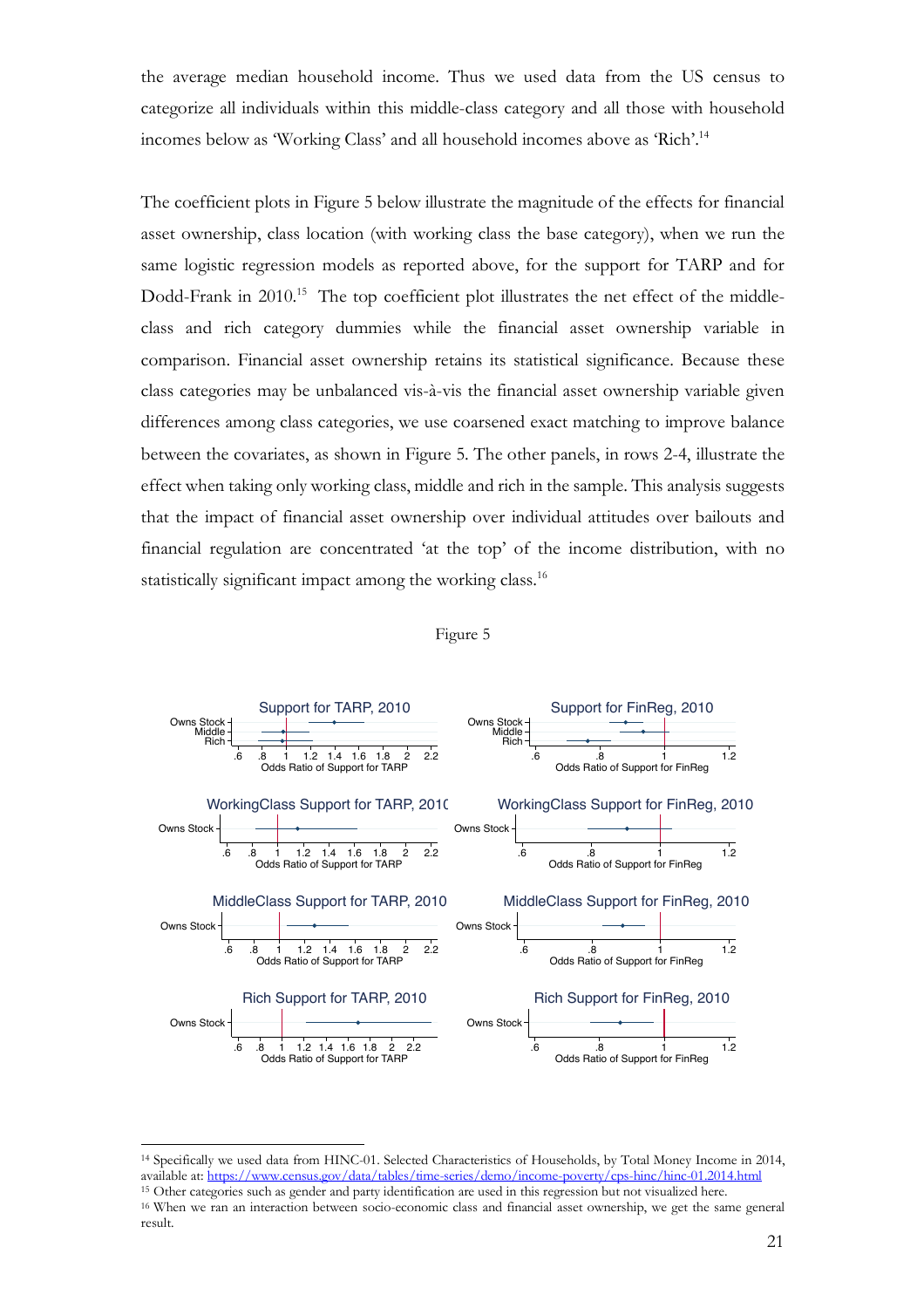Figure 6 then fits the same regression models but with the 2014 data. Here again we can see that, while there is a modest negative effect of financial asset ownership on support for financial regulatory reform in 2014, when broken down by class category, this effect is most pronounced among the rich.



Figure 6: Coefficient estimates on support for stronger financial regulation

Overall, these results suggest that that the change in individual attitudes towards finance associated with the process of financialization tend to be particularly concentrated toward the top. How do we explain these findings? While the financialization literature has highlighted how ownership of financial assets is widely diffused across different income strata within society, the level of exposure varies significantly across groups. From this perspective, the impact of financialization over economic preferences could be mediated by the level of financial asset ownership, an element that our data is unable to capture.

Relatedly, some existing studies have found that to the extent to which financialization as caused a shift in norms and the emergence of a "finance culture", this process is not uniform across different groups in society. In particular, Fligstein and Goldstein (2015) have argued it is only households in the middle and upper middle part of the socioeconomic distribution that have adopted "a more thoroughly financial mindset" (Fligstein & Goldstein, 2015, p. 3) and become accepting of financial risk-taking and going into debt to support their lifestyles (Fligstein & Goldstein, 2015, p. 23). Our findings concerning the differential impact of financialization across different income groups are consistent with this view and provide suggestive evidence that the embracing of a "finance culture"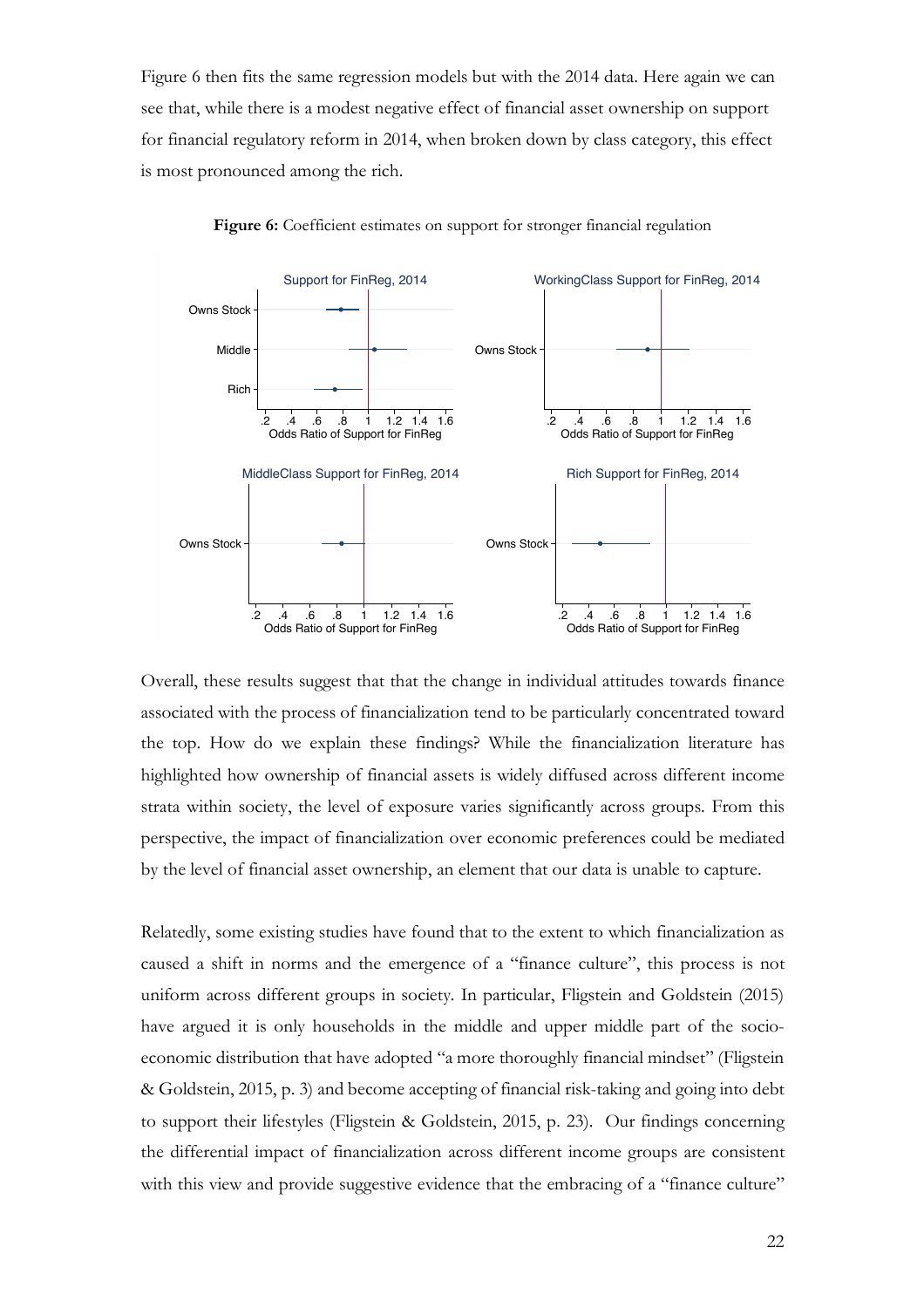among wealthier individuals may have had ramification that extends to their policy preferences.

At the same time, this finding has implication for the extent to which we might safely regard financialization to have reshaped traditional class-based cleavages over financial policies. More specifically, in recent years different scholars have argued that the financialization of the economy has triggered the emergence of "split identities" for workers (Boyer, 2010, p. 350), as the economic preferences derived from the position on the labour market are often in tension with those deriving from the ownership of financial assets (Langley, 2007), with Gourevitch & Shinn theorizing how if the weight of pension entitlements and securities holdings in their total wealth of workers becomes large enough, "their preferences can "tip"" and workers are likely join "a cross-class coalition" on the same side as shareholders (Gourevitch & Shinn, 2006, p. 210).

This scenario is not supported by our analysis. Instead, our analysis shows that while exposure to financial asset ownership has strengthened the support for positions on financial policy that are commensurate with the interest of finance capital among individuals on the upper-part of the socio-economic ladder, it does not appear to shift the attitudes towards the financial sector of individuals on the lower part of the socioeconomic distribution.

#### **8. Conclusion**

In this empirical study we have sought to contribute to a better understanding of the implications of the growing financialization of the economy by exploring the impact that the ownership of financial assets has over the preferences of individuals on policies related to the financial industry. Much has been written on the idea that increased ownership of financial assets is associated with policy positions that are in line with the preferences of the financial sector, though few empirical studies have sought to evaluate this relationship systematically. Our analysis of multiple survey data sources from large representative samples of the US population in the aftermath of the global financial crisis suggests that the ownership of financial assets is associated with lower levels of support for more stringent regulatory policies targeting the financial industry and higher levels of support for government intervention in support of the financial industry in the form of bailouts. These results are consistent across different surveys gathering the preferences of households on financial policies, in 2010 and 2014, respectively, as well as when employing different indicators of financial assets ownership. While there are limits to how far one can test this relationship with survey data, our analysis probed multiple angles of the issue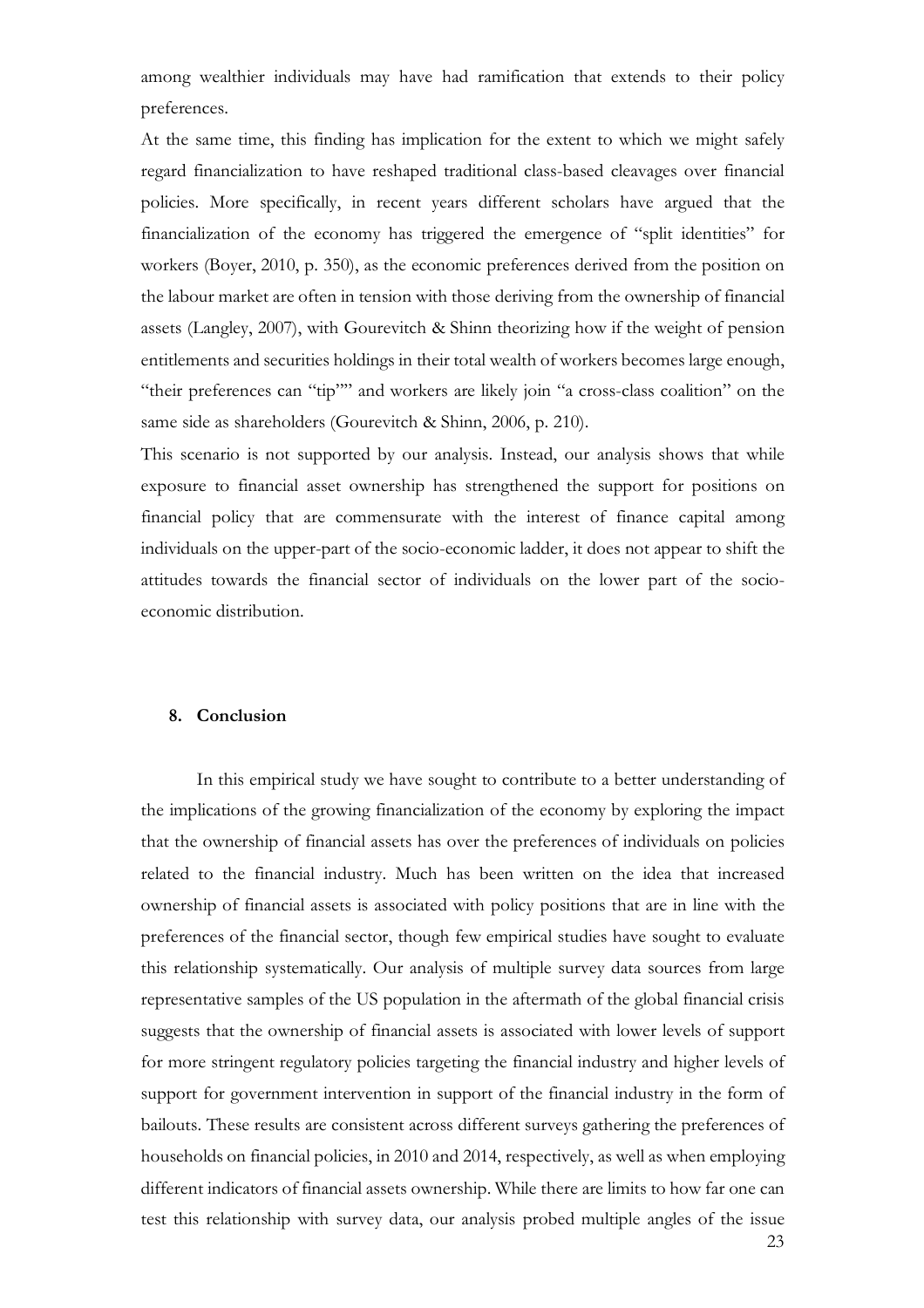relevant to existing theoretical concerns. We found that the level of support for policies financial bailouts and opposition to financial regulation is not influenced by the type of financial asset being owned (direct ownership of stocks, indirect ownership via mutual funds, indirect ownership through independent retirement account), and the effect of financial asset ownership over these policy preferences is consistent across periods of boom and bust in financial markets.

While we were constrained to the analysis of two high profile financial policies (the TARP bailout program and post-crisis financial regulation in the US), our results nevertheless provide empirical support for the notion that greater penetration of financial markets in the everyday life of individuals and households influences the attitudes of individuals over economic policies. After controlling for a host of other factors that influence individual's potential positions on financial policies, the effect of owning financial assets does indeed affect the probability of support for these kinds of policies. This effect is not associated with large swings in preferences but rather occur within a relatively small bandwidth, approximately half the magnitude of the effect of actually working in the financial sector. While there is modest an average effect across the population, after breaking down the data across socio-economic groups our analysis suggests that the impact of owning financial assets over financial policy preferences is mostly concentrated among higher income households. Yet even with different measures of operationalizing class, the effect of financial asset ownership persists.

This analysis has implications for understanding the extent to which financialization has altered traditional class-based cleavages over economic policies. In particular, different scholars have suggested that by turning individuals and households into 'active' investors whose personal wealth is tied to financial markets, the financialization of the economy has influenced cleavages over economic policies by contributing to the emergence of new constituencies backing the expansion of the financial markets (Callaghan, 2015; Harmes, 2001; Langley, 2014). Our findings suggests that while financial asset ownership is associated with greater support for pro-finance positions, the modest magnitude of this effect, its concentration upon mostly higher-income individuals suggests that this impact has yet to significant alter traditional cleavages over economic policies, and confirm the insights from recent literature that has argued that the impact of financialization over preferences varies across different socio-economic classes (Fligstein & Goldstein, 2015).

This study also raise a number of issues for further research. Our detailed analysis focused entirely on the US. Given the centrality of the US to the vast majority of theorization on financialization, this can be seen as a strength rather than a weakness. Financialization is not however necessarily a universal process, causing convergence of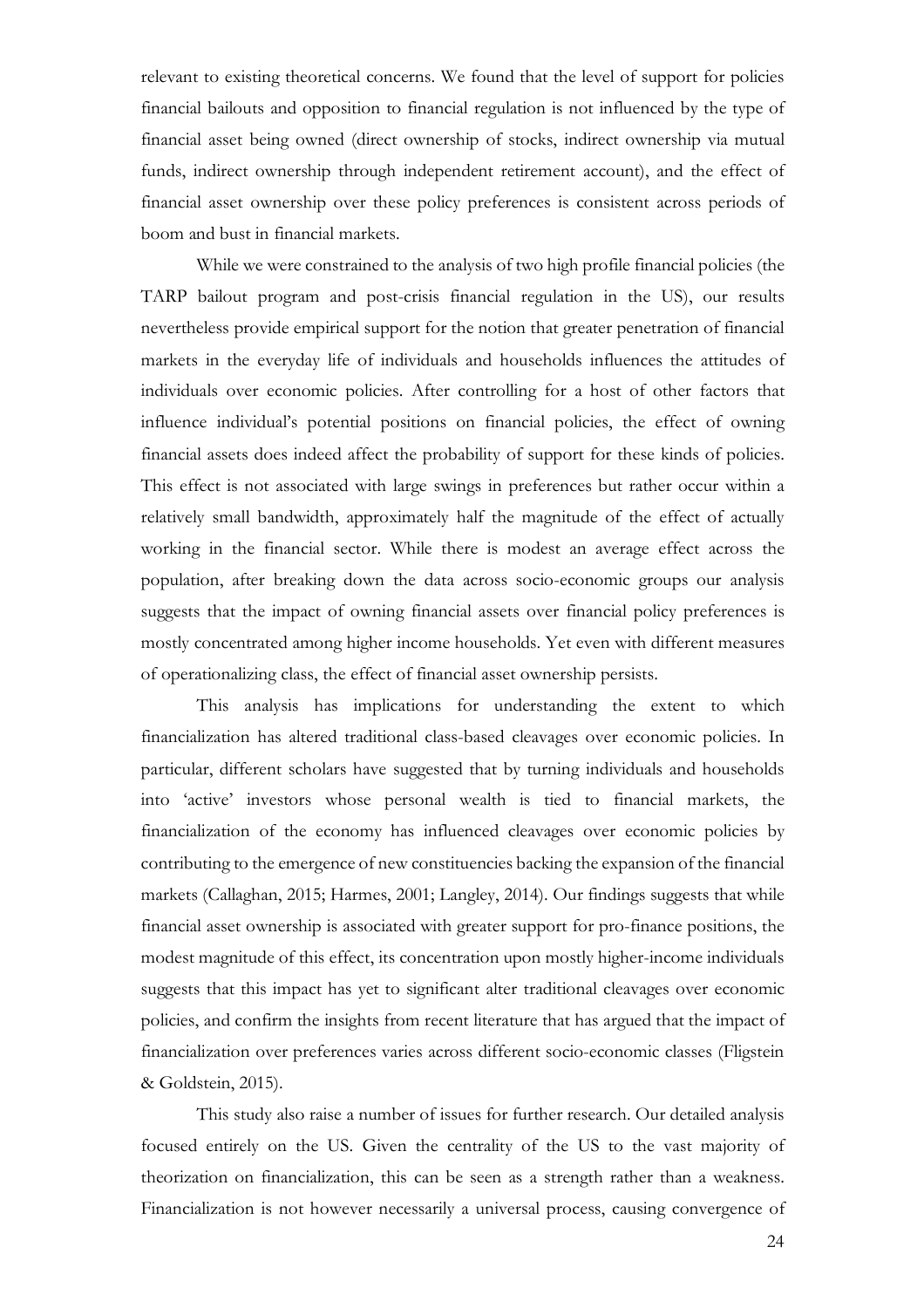different countries towards a model that looks similar to the US economy (Engelen, 2008, p. 114). As we pointed out, even highly developed economies have a wide degree of variation in the penetration of financial asset ownership in the general population, whether through individual accounts/property or through pension systems. Further work is required to uncover to what extent the impact of financial asset ownership is on financial policy preferences across different countries.

Finally, while this study is the first that we are aware of to track the same individuals over time, this dimension could also be expanded in further research. Further empirical work is required to explore the impact of financial ownership across a longer time period. While our focus on the immediate aftermath of the global financial crisis (2010 and 2014) make this a "least likely" period where we can expect a support for the preferences of the financial industry, a broader time horizon is required to fully capture the implications of the greater penetration of financial markets within society, as well as the impact of the financial crisis itself, on individuals' policy positions. Relatedly, more definitive assessment of the impact of financialization on attitudes would include an analysis of the preferences of individuals before and after the acquisition of financial assets (Richardson, 2010). 17

<sup>17</sup> Unfortunately, our data allows us only to provide a snapshot of the relationship between financial asset ownership and preferences at single points in time. The CCES data only has a very small number of individuals (59) who 'switched' their stock ownership position from 2010 to 2014. With so few observations, a longitudinal analysis is prone to error.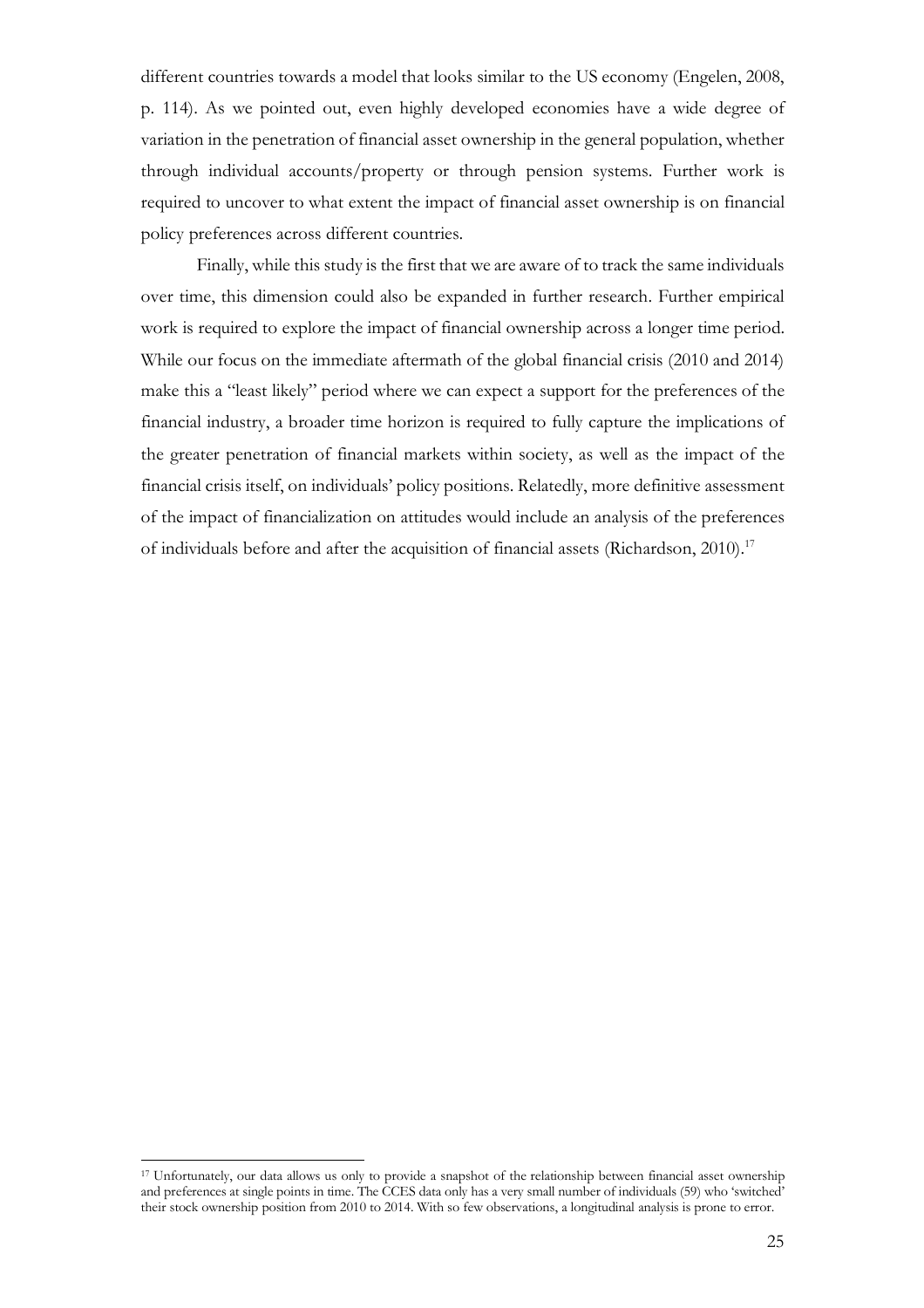#### **References**

- Aalbers, M. B. (2008). The Financialization of Home and the Mortgage Market Crisis. *Competition & Change*, *12*(2), 148–166. https://doi.org/10.1179/102452908X289802
- Admati, A., & Hellwig, M. (2013). *The Bankers' New Clothes: What's Wrong with Banking and What to Do about It*. Princeton University Press. Retrieved from http://www.amazon.co.uk/The-Bankers-New-Clothes-Banking/dp/0691156840
- Aitken, R. (2005). "A direct personal stake": cultural economy, mass investment and the New York stock exchange. *Review of International Political Economy*, *12*(2), 334–363. https://doi.org/10.1080/09692290500105771

Akerlof, G. A., & Shiller, R. J. (2009). *Animal Spirits: How Human Psychology Drives the Economy, and Why It Matters for Global Capitalism*. Princeton, NJ: Princeton University Press.

Ansell, B. (2012). Debate Assets in Crisis : Housing, Preferences and Policy in the Credit Crisis. *Swiss Political Science Review*, *18*(4), 531–537. https://doi.org/10.1111/spsr.12013

Ansell, B. (2014). The Political Economy of Ownership: Housing Markets and the Welfare State. *American Political Science Review*.

Ansolabhere, S. (2012). *Guide to the 2010 Cooperative Congressional Election Survey: Data Release No. 21., Data Codebook*. Harvard University.

Assa, J. (2012). Financialization and its Consequences : the OECD Experience. *Finance Research*, *1*(1), 35–39.

Bartels, L. M. (2008). *Unequal Democracy: The Political Economy of the New Gilded Age*. Princeton, NJ: Princeton University Press.

Berger, A. N., & Roman, R. A. (2015). Did Saving Wall Street Really Save Main Street? The Real Effects of TARP on Local Economic Conditions. *Federal Reserve Bank of Kansas City Research Working Papers*, *RWP 15*-*13*.

Bhatti, Y., & Erikson, R. S. (2012). How Poorly are the Poor Represented in the US Senate? In P. Enns & C. Wlezien (Eds.), *Who Gets Represented?* Russell Sage Foundation.

Black, B., Gospel, H., & Pendleton, A. (2007). Finance, Corporate Governance, and the Employment Relationship. *Industrial Relations*, *46*(3), 643–650. https://doi.org/10.1111/j.1468-232X.2007.00484.x

Boyer, R. (2010). The collapse of finance but labour remains weak. *Socio-Economic Review*, *8*(2), 341–376. https://doi.org/10.1093/ser/mwq001

Brooks, S. M. (2007). When Does Diffusion Matter? Explaining the Spread of Structural Pension Reforms Across Nations. *Journal of Politics*, *69*(3), 701–715.

Callaghan, H. (2015). Who cares about financialization? Self-reinforcing feedback, issue salience, and increasing acquiescence to market-enabling takeover rules. *Socio-Economic Review*, *13*(2), 331–350. https://doi.org/10.1093/ser/mwu037

Campbell, J. Y. (2006). Household Finance. *The Journal of Finance*, *61*(4), 1553–1604. https://doi.org/10.1111/j.1540-6261.2006.00883.x

Christophers, B. (2011). Making finance productive. *Economy and Society*, *40*(1), 112–140. https://doi.org/10.1080/03085147.2011.529337

Christophers, B. (2012). Anaemic Geographies of Financialisation. *New Political Economy*, *17*(3), 271–291. https://doi.org/10.1080/13563467.2011.574211

Cioffi, J. W., & Höpner, M. (2006). The Political Paradox of Finance Capitalism: Interests, Preferences, and Center-Left Party Politics in Corporate Governance Reform. *Politics & Society*, *34*(4).

Clark, G., Thrift, N., & Tickell, A. (2004). Performing finance: the industry, the media and its image. *Review of International Political Economy*, *11*(2), 289–310. https://doi.org/10.1080/09692290420001672813

Cotton Nessler, N. C., & Davis, G. F. (2012). Stock Ownership, Political Beliefs, and Party Identification from the "Ownership Society" to the Financial Meltdown.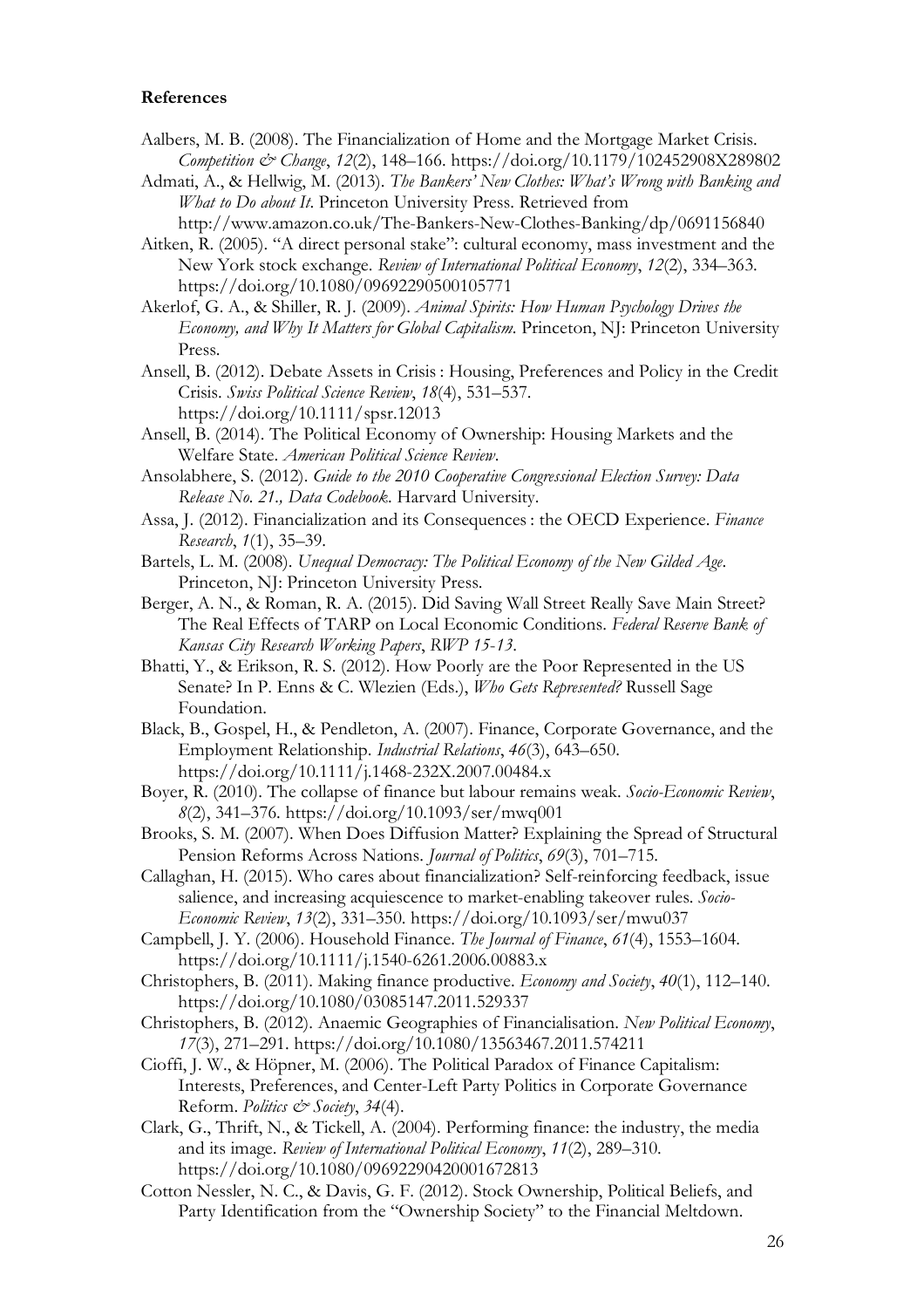*Accounting, Economics, and Law*, *2*(2). https://doi.org/10.1515/2152-2820.1035

- Darcillon, T. (2015). How does finance affect labor market institutions? An empirical analysis in 16 OECD countries. *Socio-Economic Review*, *13*(3), 477–504. https://doi.org/10.1093/ser/mwu038
- Engelen, E. (2008). The Case for Financialization. *Competition & Change*, *12*(2), 111–119. https://doi.org/10.1179/102452908X289776
- Epstein, G. (2005). Introduction: Financialization and the World Economy. In G. Epstein (Ed.), *Financialization and the World Economy*. Cheltenham, UK: Edward Elgar.
- Epstein, G., & Jayadev, A. (2005). The Determinants of Rentier Incomes in OECD Countries: Monetary Policy, Financial Liberalization, and Labor Solidarity. In G. Epstein (Ed.), *Financialization and the World Economy* (pp. 46–74). Northampton, MA: Edward Elgar.

Epstein, G., & Power, D. (2002). *The Return of Finance and Finance's Returns: Recent Trends in Rentier Incomes in OECD Countries, 1960-2000* . *Research Brief* (Vol. 2002–2). Political Economy Research Institute.

- Erturk, I., Froud, J., Johal, S., Leaver, A., & Williams, K. (2007). The democratization of finance? Promises, outcomes and conditions. *Review of International Political Economy*, *14*(4), 553–575. https://doi.org/10.1080/09692290701475312
- Fligstein, N., & Goldstein, A. (2015). The emergence of a finance culture in American households, 1989–2007. *Socio-Economic Review*, *13*(3), 575–601. https://doi.org/10.1093/ser/mwu035
- Fligstein, N., & Shin, T. (2007). Shareholder value and the transformation of the U.S. economy, 1984-2000. *Sociological Forum*, *22*(4), 399–424. https://doi.org/10.1111/j.1573-7861.2007.00044.x
- Fraser, S. (2005). *Every Man a Speculator: The History of Wall Street in American Life* (Harper Col). New York.
- Gamble, A. (2009). *The Spectre at the Feast. Capitalist Crisis and the Politics of Recession*. Palgrave Macmillan.
- Gourevitch, P. A., & Shinn, J. (2006). *Political Power and Corporate Control: The New Global Politics of Corporate Governance*. Princeton, N.J.: Princeton University Press.
- Harmes, A. (2001). Mass investment culture. *New Left Review*, *9*, 103–124.
- Harrington, B. (2008). *Pop Finance: Investor Clubs and the New Investor Populism*. Princeton, N.J.: Princeton University Press.
- Hayes, T. J. (2013). Responsiveness in an Era of Inequality. *Political Research Quarterly*, *66*(3), 585–599. https://doi.org/10.1177/1065912912459567
- Hulse, C., & Herszenhorn, D. M. (2008, September 29). House Rejects Bailout Package. *New York Times*.
- Iacus, S. M., King, G., & Porro, G. (2011). Causal Inference without Balance Checking: Coarsened Exact Matching. *Political Analysis*, *20*(1), 1–24. https://doi.org/10.1093/pan/mpr013
- IIF. (2011). *The Cumulative Impact on the Global Economy of Changes in the Financial Regualtory Framework*. Institute of International Finance.
- Jann, B. (2014). Plotting Regression Coefficients and Other Estimates. *The Stata Journal*, *14*(4), 708–737.
- Johnston, C. D., & Wronski, J. (2015). Personality Dispositions and Political Preferences Across Hard and Easy Issues. *Political Psychology*, *36*(1), 35–53. https://doi.org/10.1111/pops.12068
- Kaustia, M., & Torstila, S. (2011). Stock market aversion? Political preferences and stock market participation. *Journal of Financial Economics*, *100*(1), 98–112. https://doi.org/10.1016/j.jfineco.2010.10.017
- King, G., Lucas, C., & Nielsen, R. (2014). The Balance-Sample Size Frontier in Matching Methods for Causal Inference. *Unpublished Manuscript*.
- Kochhar, R., & Fry, R. (2014). Wealth Inequality has Widened Along Racial, Ethnic Lines Since the End of Great Recession. *Pew Research Center*. Retrieved from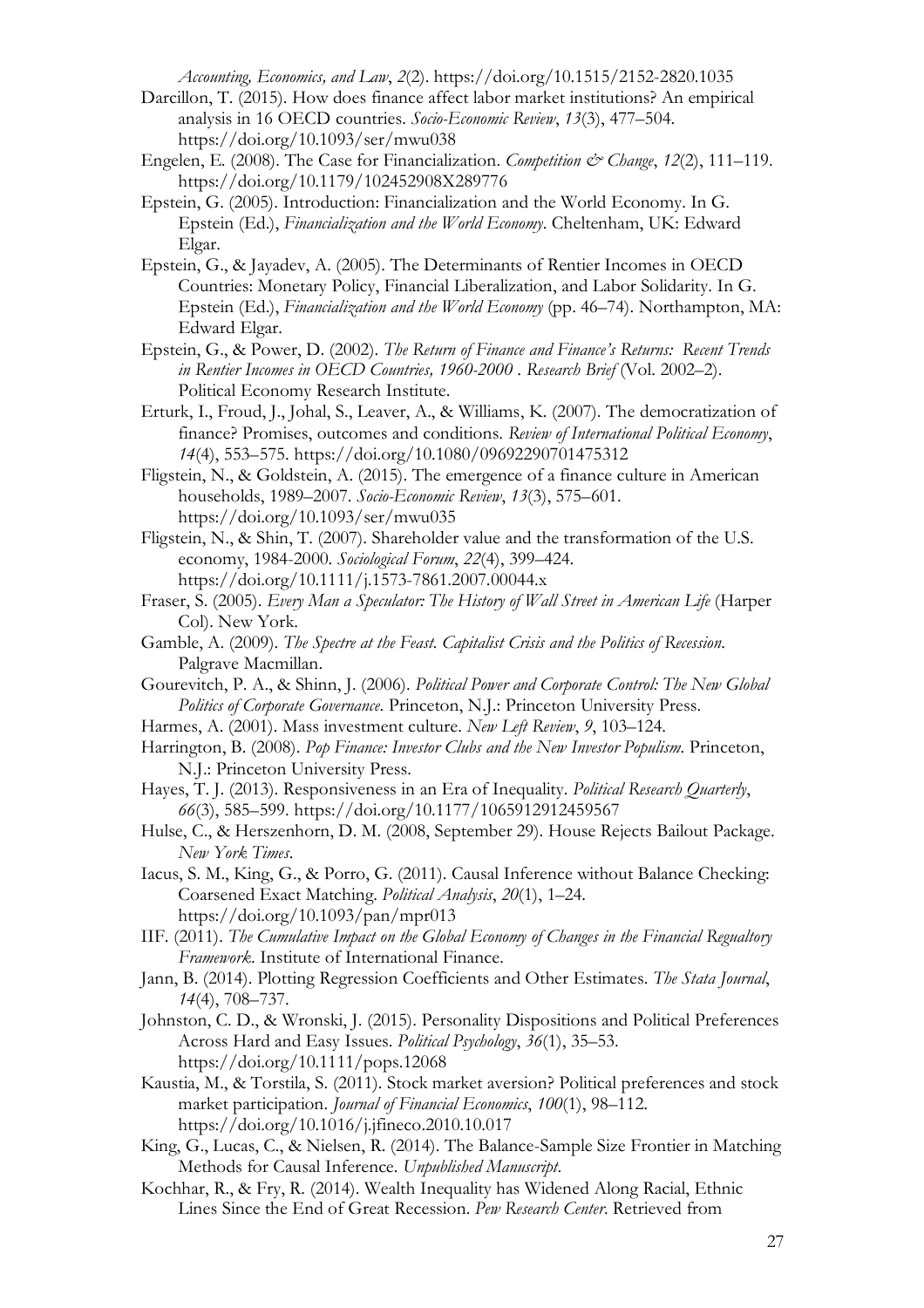http://www.pewresearch.org/fact-tank/2014/12/12/racial-wealth-gaps-greatrecession/

- Krause, G. A. (1997). Voters, Information Heterogeneity, and the Dynamics of Aggregate Economic Expectations. *American Journal of Political Science*, *41*(4), 1170. https://doi.org/10.2307/2960486
- Krippner, G. R. (2005). The financialization of the American economy. *Socio-Economic Review*, *3*, 173–208.
- Krippner, G. R. (2011). *Capitalizing on Crisis: the Political Origins of the Rise of Finance*. Cambridge, MA: Harvard University Press.
- Langley, P. (2006). The making of investor subjects in Anglo-American pensions. *Environment and Planning D: Society and Space*, *24*, 919–935. https://doi.org/10.1068/d405t
- Langley, P. (2007). Uncertain Subjects of Anglo-American Financialization. *Cultural Critique, 65*, 67–91.
- Langley, P. (2008a). Financialization and the Consumer Credit Boom. *Competition & Change*, *12*(2), 133–147. https://doi.org/10.1179/102452908X289794
- Langley, P. (2008b). The Everyday Life of Global Finance: Saving and Borrowing in Anglo-America. Oxford: Oxford University Press.
- Langley, P. (2014). *Liquidity Lost: The Governance of the Global Financial Crisis*. Oxford: Oxford University Press.
- Lazonick, W., & O'Sullivan, M. (2000). Maximizing shareholder value: a new ideology for corporate governance. *Economy and Society*, *29*(1), 13–35. https://doi.org/10.1080/030851400360541
- Lin, K.-H., & Tomaskovic-Devey, D. 2013. (2013). Financialization and US Income Inequality, 1970-2008. *American Journal of Sociology*, *118*(5), 1284–1329.
- Maltby, J., & Rutterford, J. (2012). Gender and Finance. In K. K. Cetina & A. Preda (Eds.), *The Oxford Handbook of the Sociology of Finance*. Oxford: Oxford University Press.
- Martin, R. (2002). *Financialization of Daily Life*. Temple University Press,U.S. Retrieved from http://www.amazon.co.uk/Financialization-Daily-Life-Labor-Crisis/dp/1566399882
- Montgomerie, J. (2009). American Financialisation The Pursuit of ( Past ) Happiness ? Middle-class Indebtedness and American Financialisation. *New Political Economy*, *14*(1), 37–41. https://doi.org/10.1080/13563460802671196
- Naczyk, M., & Palier, B. (2013). Feed the Beast: Finance Capitalism and the Spread of Pension Privatization in Europe (Vol. 382). https://doi.org/10.1016/S0140- 6736(13)61843-7
- Nier, C., & Cyr, M. (2011). A Racial Financial Crisis: Rethinking the Theory of Reverse Redlining to Combat Predatory Lending Under the Fair Housing Act. *Temple Law Review*, *83*, 941–978.
- Palley, T. (2007). *Financialization: What It Is and Why It Matters.* (E. Hein, T. Niechoj, H.-P. Spahn, & A. Truger, Eds.), *Finance-led Capitalism: Macroeconomic Effects of Changes in the Financial Sector*. Washington, D.C., Germany: Metropolis-Verlag.
- Perotti, E. C., & von Thadden, E. (2006). The Political Economy of Corporate Control and Labor Rents. *Journal of Political Economy*, *114*(1), 145–175. https://doi.org/10.1086/500278
- Philippon, T., & Reshef, A. (2012). Wages and Human Capital in the U.S. Finance Industry: 1909-2006. *The Quarterly Journal of Economics*, *127*(4), 1551–1609. https://doi.org/10.1093/qje/qjs030
- Rhodes, J., & Schaffner, B. (2017). Testing Models of Unequal Representation: Democratic Populists and Republican Oligarchs? *Quarterly Journal of Political Science*, *12*, 1–20.
- Richardson, M. C. (2010). *Financial stocks and political bonds: stock market participation and political behavior in the United States and Britain*. University of Illinois at Urbana-Champaign.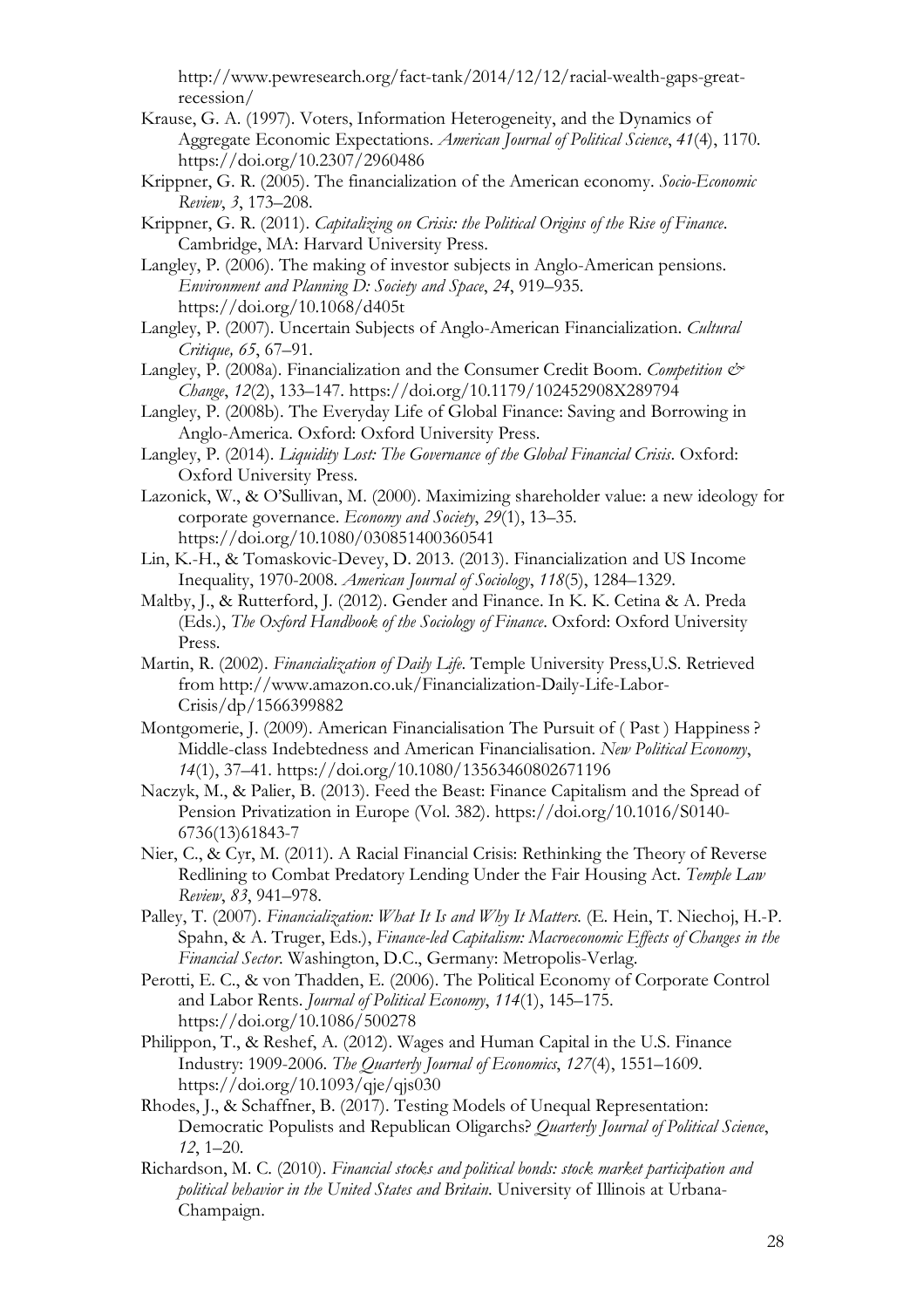- Schaffner, B., & Ansolabehere, S. (2015). CCES Common Content, 2014. *Harvard Dataverse*. https://doi.org/10.7910/DVN/XFXJVY
- Scheve, K. F., & Slaughter, M. J. (1999). What Determines Individual Trade-Policy Preferences? *Journal of International Economics*, *54*(2), 267–292.
- Smith, M. G. (2013). Predicting Public Support for Corporate Bailouts. *Unpublished Manuscript*.
- Tomaskovic-Devey, D., & Lin, K.-H. (2011). Income Dynamics, Economic Rents, and the Financialization of the U.S. Economy. *American Sociological Review*, *76*(4), 538– 559. https://doi.org/10.1177/0003122411414827
- van der Zwan, N. (2014). Making sense of financialization. *Socio-Economic Review*, *12*(1), 99–129. https://doi.org/10.1093/ser/mwt020
- Walby, S. (2009). Gender and the Financial Crisis. *Unpublished Manuscript for UNESCO Project on "Gender and the Financial Crisis."*
- Witko, C. (2016). The Politics of Financialization in the United States, 1949–2005. *British Journal of Political Science*, *46*(2), 349–370.
	- https://doi.org/10.1017/S0007123414000325
- Wolff, E. (2010). Recent Trends in Household Wealth in the United States: Rising Debt and the Middle-Class Squeeze—an Update to 2007. *Levi Working Paper*, (589).
- Young, K. L., & Yagci, A. H. (2018). Status Quo Conservatism, Placation, or Partisan Division? Analysing Citizen Attitudes Towards Financial Reform in the United States. *New Political Economy*, 1–21. https://doi.org/10.1080/13563467.2018.1446923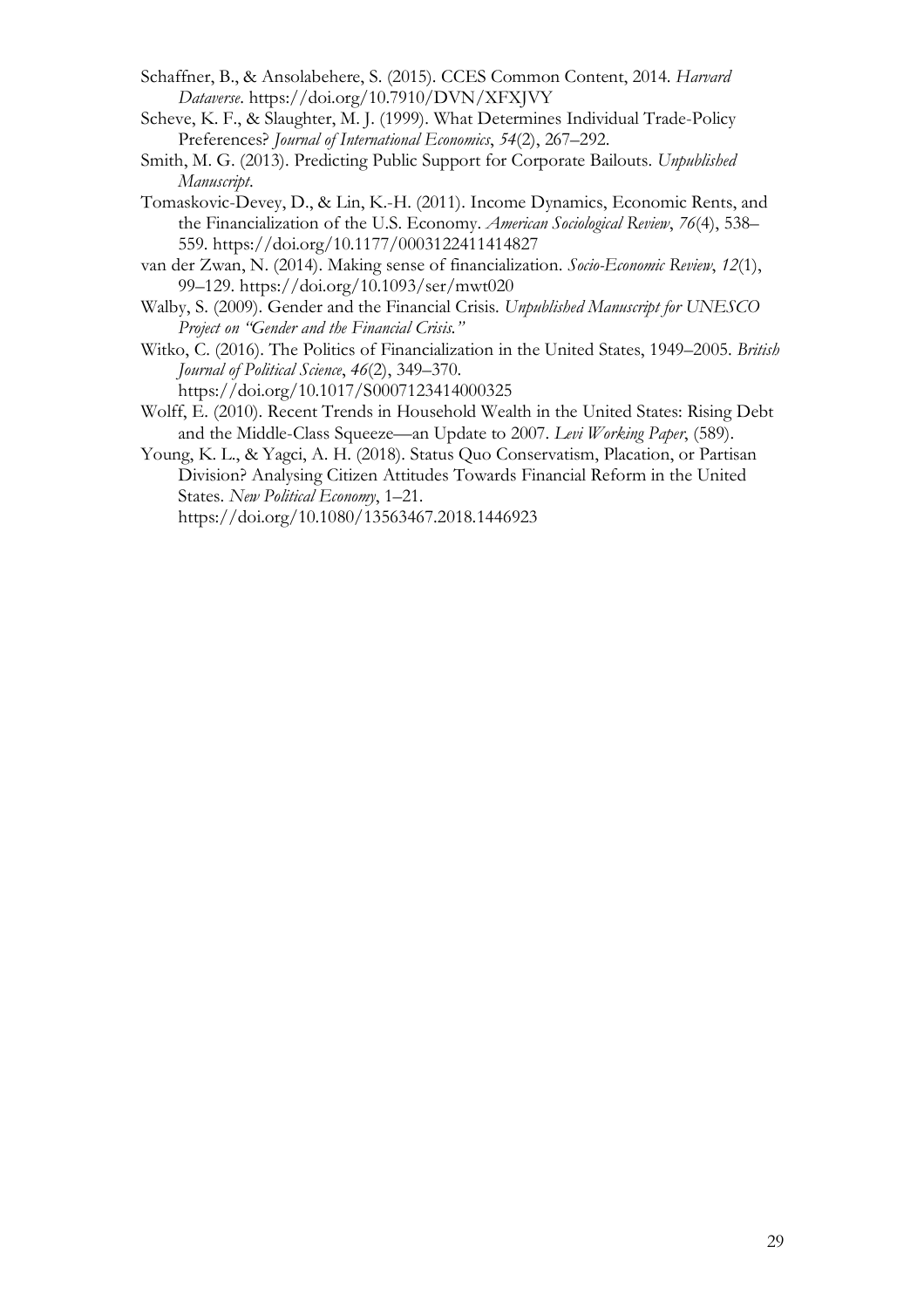## **Appendix A1 Descriptive Statistics of Financial Ownership %, by year and Partisan Affiliation**

#### **2010**

| <b>Household Income</b> | ALL       | Democrat  | Republican | Independent | Other     |
|-------------------------|-----------|-----------|------------|-------------|-----------|
| Less than \$20K         | $22.41\%$ | $19.53\%$ | 25.93%     | $26.42\%$   | $4.55\%$  |
| $$20,000 - $29,999$     | 31.53%    | 29.93%    | $36.56\%$  | $30.23\%$   | $24.00\%$ |
| $$30,000 - $39,999$     | 43.34%    | 43.37%    | 44.17%     | 41.51%      | 52.17%    |
| $$40,000 - $49,999$     | 53.96%    | 48.08%    | 57.83%     | 58.14%      | 56.00%    |
| $$50,000 - $59,999$     | 56.85%    | 51.72%    | 59.92%     | $60.68\%$   | 54.55%    |
| $$60,000$ - \$69,999    | 65.31%    | $66.42\%$ | $66.25\%$  | $63.39\%$   | 53.33%    |
| $$70,000 - $79,999$     | 72.68%    | 70.98%    | 73.87%     | 73.21%      | 75.00%    |
| \$80,000 - \$99,999     | 75.45%    | 77.27%    | 77.26%     | 71.71%      | 68.42%    |
| $$100,000 - $119,999$   | 80.92%    | 81.33%    | 80.98%     | $80.26\%$   | 83.33%    |
| $$120,000 - $149,999$   | 84.28%    | 82.20%    | 85.87%     | 85.42%      | 77.78%    |
| \$150,000 or more       | 88.83%    | 91.74%    | 89.80%     | 83.45%      | 81.82%    |

| <b>Household Income</b> | ALL       | Democrat  | Republican | Independent | Other     |
|-------------------------|-----------|-----------|------------|-------------|-----------|
| Less than \$20K         | $20.00\%$ | 16.79%    | 28.47%     | $20.11\%$   | $5.00\%$  |
| $$20,000 - $29,999$     | $35.50\%$ | 32.62%    | $40.72\%$  | 35.79%      | $30.43\%$ |
| \$30,000 - \$39,999     | 42.08%    | 40.97%    | 42.52%     | 44.08%      | 34.78%    |
| \$40,000 - \$49,999     | 53.65%    | 46.26%    | $60.67\%$  | 55.09%      | $63.16\%$ |
| $$50,000 - $59,999$     | 58.42%    | 57.14%    | 59.43%     | 59.26%      | 55.56%    |
| \$60,000 - \$69,999     | 58.97%    | 55.60%    | 58.14%     | $64.62\%$   | 55.00%    |
| $$70,000 - $79,999$     | 69.68%    | $66.39\%$ | 73.66%     | $69.09\%$   | 71.43%    |
| \$80,000 - \$99,999     | 74.97%    | 72.16%    | 77.36%     | 76.54%      | $66.67\%$ |
| $$100,000 - $119,999$   | 79.37%    | 82.28%    | 81.25%     | 74.11%      | 70.00%    |
| $$120,000 - $149,999$   | 81.03%    | 78.48%    | 83.59%     | 81.50%      | 80.00%    |
| \$150,000 or more       | 87.98%    | 90.07%    | 88.24%     | 84.62%      | 80.00%    |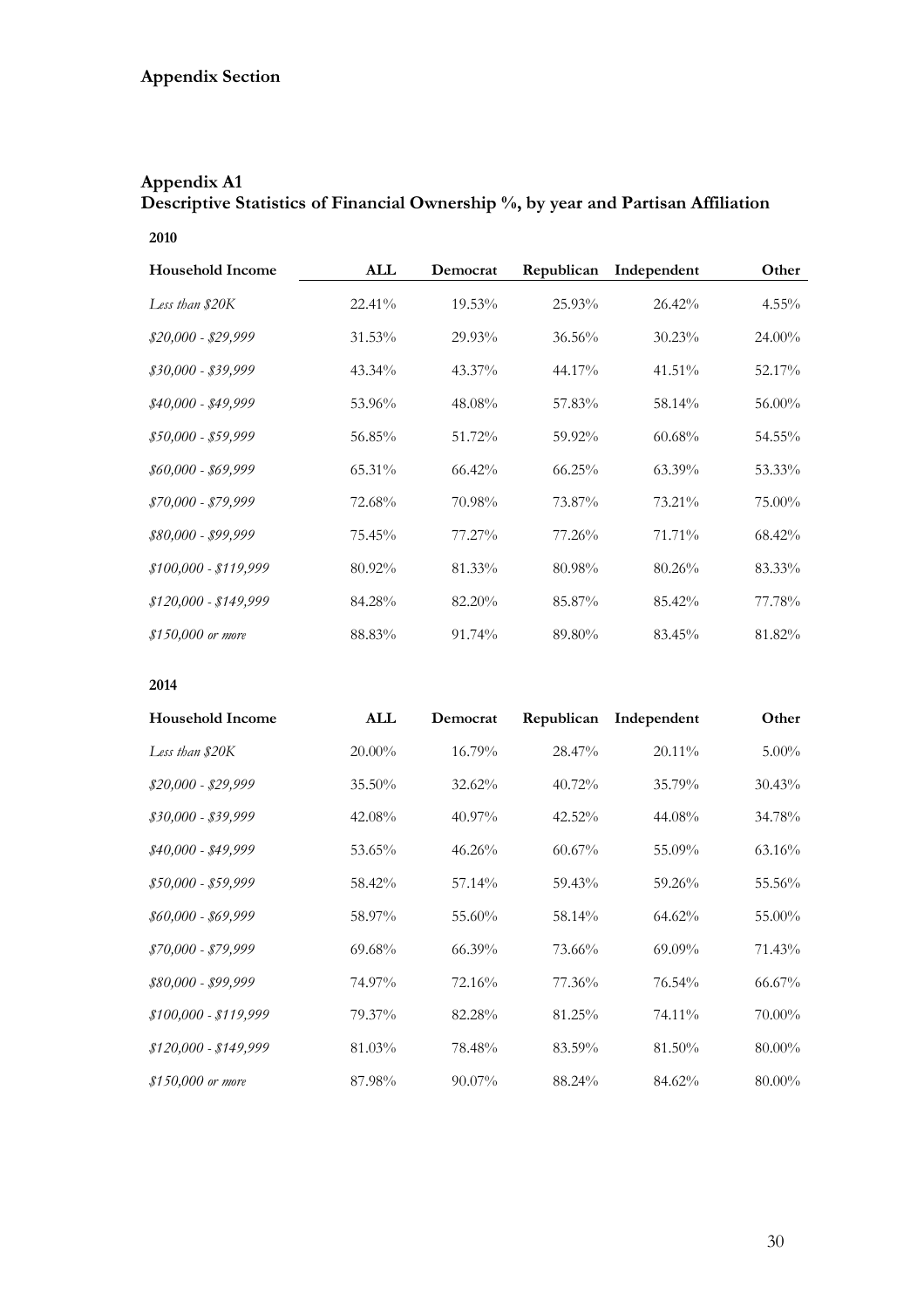#### **Appendix A2 Correlation Matrix Plot for Different Financial Asset Ownership Estimates**